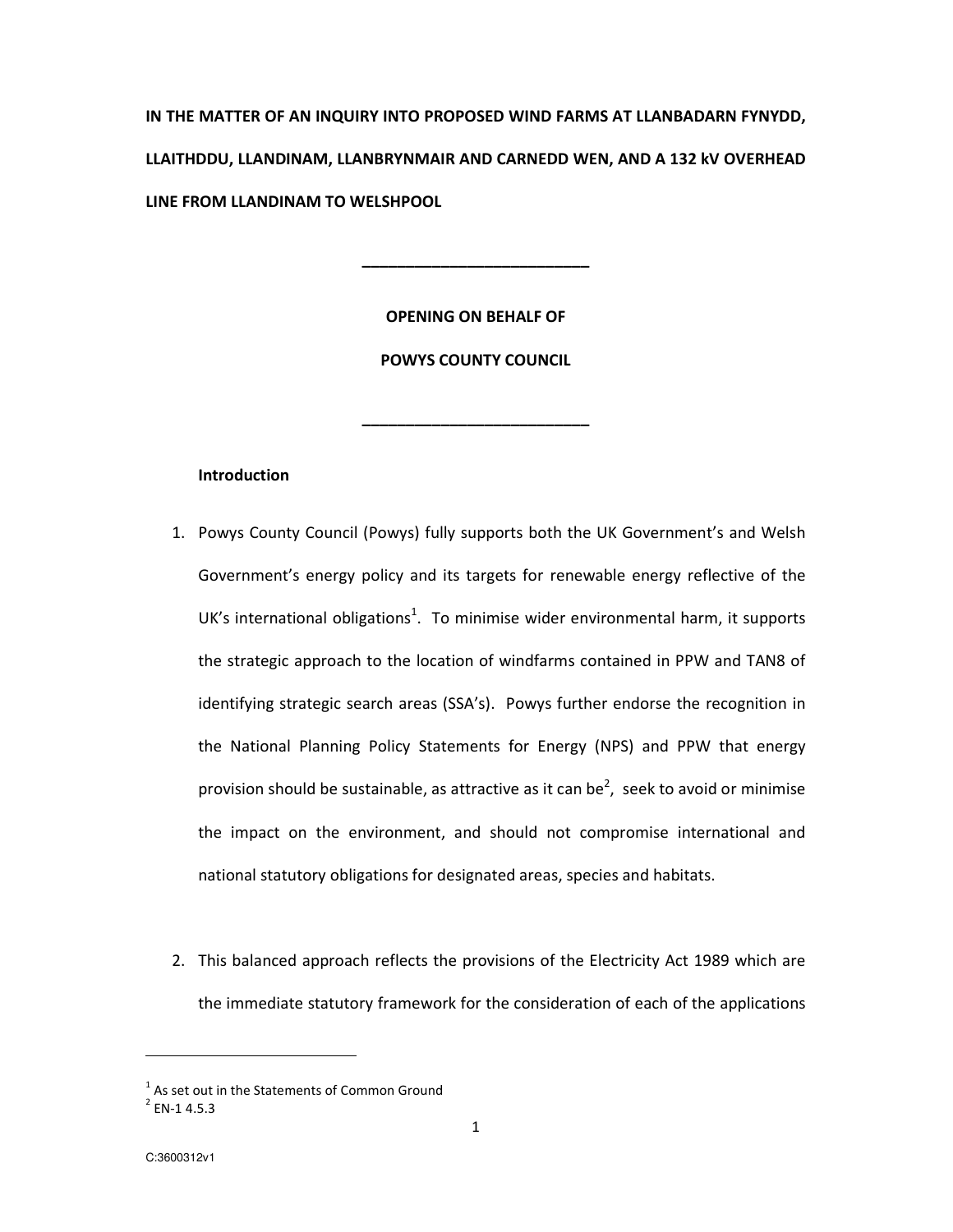before the inquiry. The applicant's responsibility is to provide an economic and efficient generation of electricity whilst doing what they reasonably can to mitigate "any effect which the proposals would have on the natural beauty of the countryside or on any such flora, fauna, features, sites, buildings or objects".<sup>3</sup> There are of course a host of other statutory duties which the Secretary of State must comply with in reaching a decision on the applications, the principal ones are set out in the annex to this opening statement.

- 3. The fact that land lies within an SSA (refined or otherwise) does not lessen the responsibility on applicants either to choose acceptable sites or, having done so, to mitigate those impacts capable of mitigation. Whilst the TAN8 SSA approach has considerable merit, it is important not to lose sight of the fact that the identification of the SSAs was the product of a high level, broad brush, largely noise assessment driven process. Such broadly defined areas were never likely to provide an accurate guide as to what is acceptable or unacceptable in the context of individual schemes within the areas. Their importance lies firstly in identifying broad areas within which strategic provision is likely to be *least harmful* and secondly, in providing a broad measure of the likely cumulative capacity of the areas if the "least harmful" objective is to be attained.
- 4. If anything, the greater impacts of strategic windfarm provision require a closer and earlier attention to the discharge of the duty to mitigate than non-strategic

2

 $3$  EA [CD/COM/023] sections 4-7 and Schedule 9 paragraph 1(2)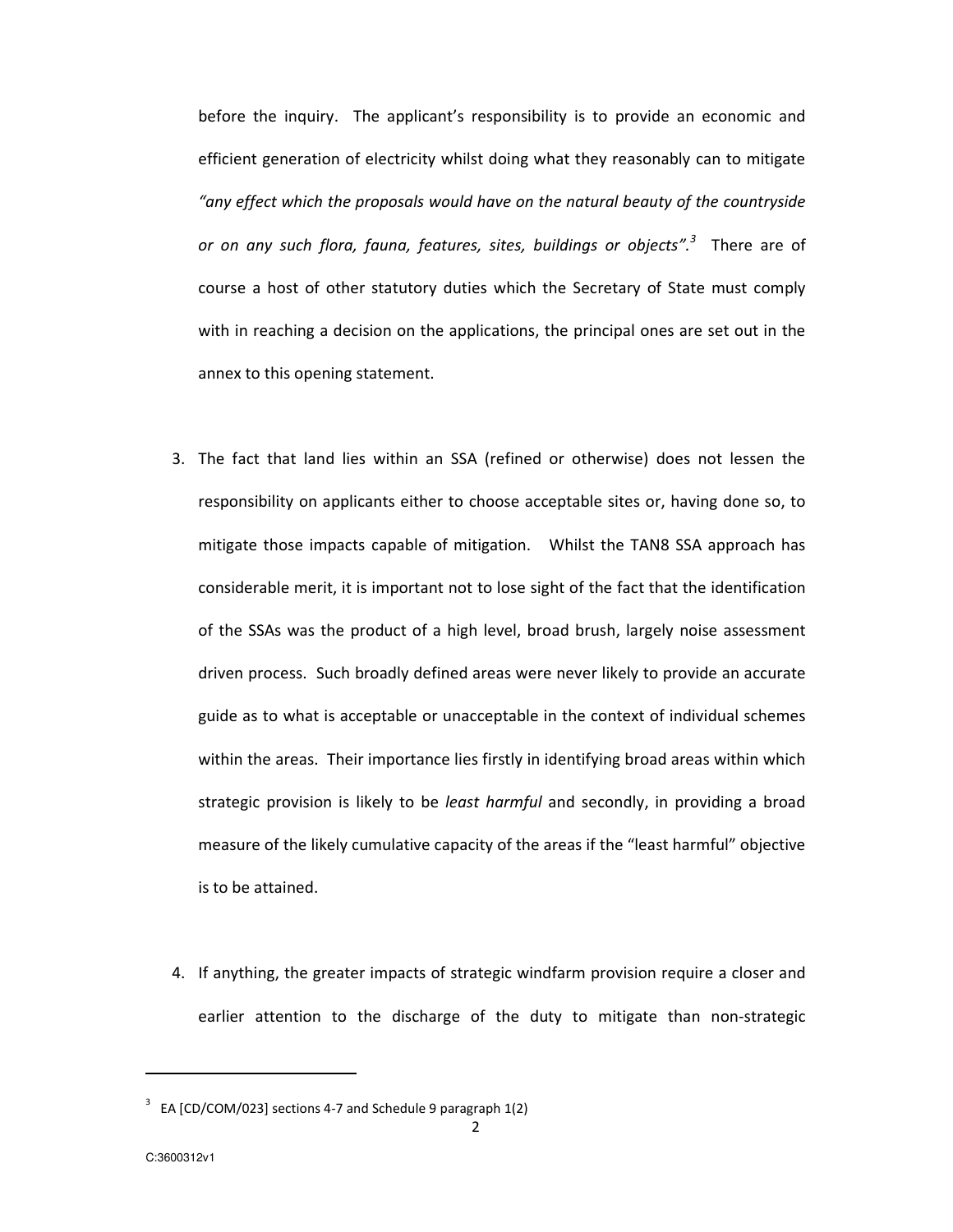provision. In that context, it is disappointing that the applications before this inquiry have many significant outstanding issues to address which bear on the Secretary of State's duty to have regard to the extent to which they have complied with that duty.

- 5. Whilst the parties to this inquiry will have various and differing views on the interpretation, application and weighting to be given to policy at all levels, the essential duty of the Secretary of State in relation to each of the applications before this inquiry is to undertake an overall balance to establish where the advantage lies in the overall public interest. At present, PCC's advice to the Secretary of State is that when the balance is properly undertaken, none of the applications is worthy of being consented. As more is promised from applicants by way of evidence and assessment, this overall position will inevitably develop as the inquiry progresses. Some of the important considerations relating, for example, to cumulative landscape and socio economic impacts as well as grid infrastructure will require further assessment from all sides when additional information is made available.
- 6. Powys' position may therefore change as further information is provided and assessed and further agreements are reached, hopefully well in advance of the scheme specific sessions. For that reason, we concentrate in opening on matters of approach, the issue of the general need for renewable energy and provide a summary update of PCC's position on each of the applications.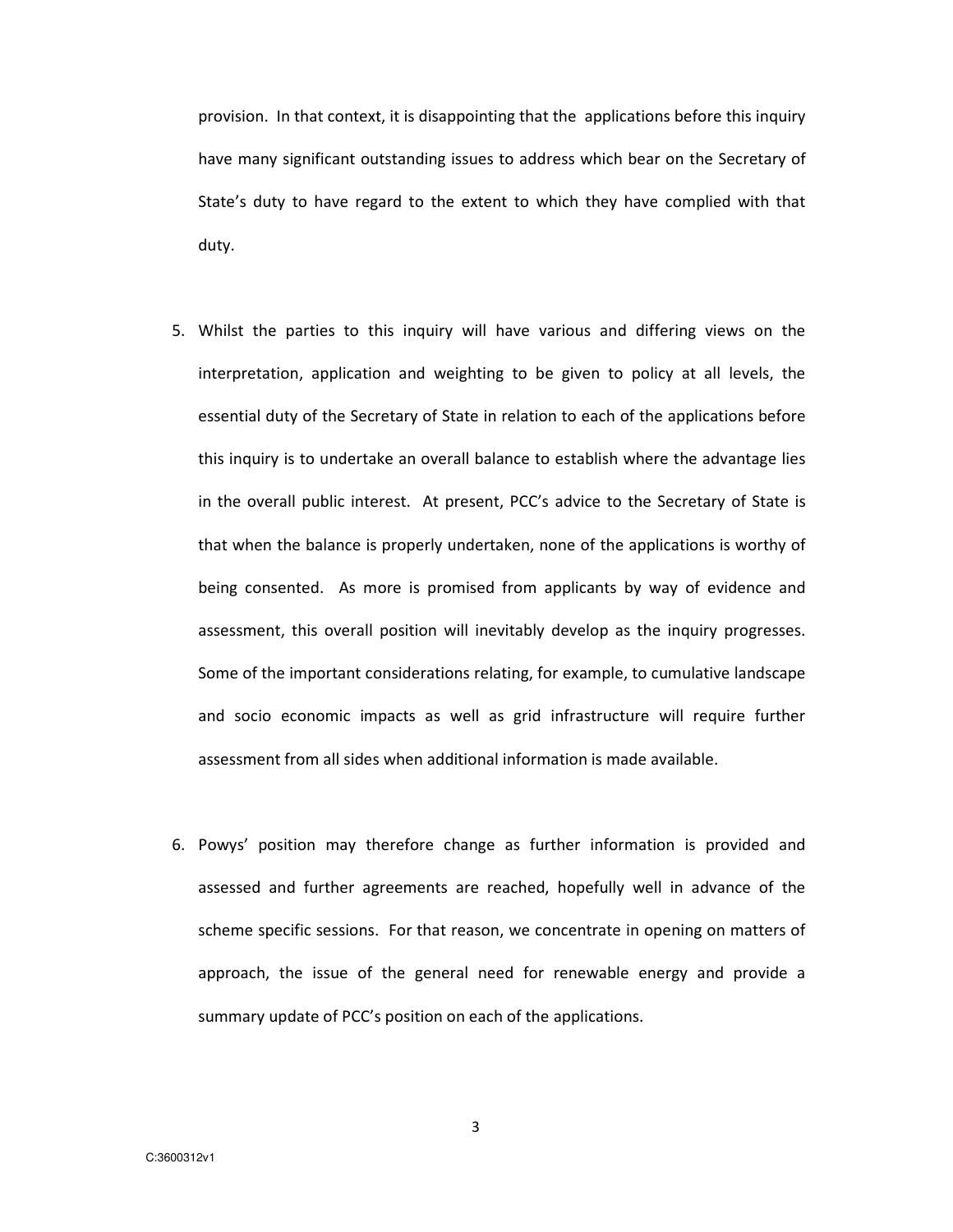- 7. Within that context, this combined public inquiry provides an important opportunity for both the individual and cumulative impacts of the proposed developments to be examined<sup>4</sup>. The importance of such considerations to those that live and work in Powys and elsewhere in Mid-Wales and to the future landscape and overall sustainability of the affected areas can hardly be overstated.
- 8. It is important that the planning system ensures that decisions take account of the views of affected communities and respect the principle of sustainable development<sup>5</sup>.
- 9. The Inquiry will additionally require the Secretary of State to assess and consider the implications of the proposals in the context an extensive range of other developments, consents and applications<sup>6</sup> which are inevitably interlinked by virtue of cumulative impacts and potential power infrastructure requirements.
- 10. The context requires a strategic approach to be taken to decision making in light of both the acknowledged urgent need for nationally significant renewable energy infrastructure and the finite environmental capacities of the areas in which the proposals lie.

 $\overline{a}$ 

 $^4$  The Council takes no issue with the matters as identified by the S of S which should be addressed at the inquiry.

 $5$  EN-1 2.2.4

 $<sup>6</sup>$  See [OBJ-002-002-APP Windfarm Table], an updated version of which is attached to this opening as annex 2.</sup>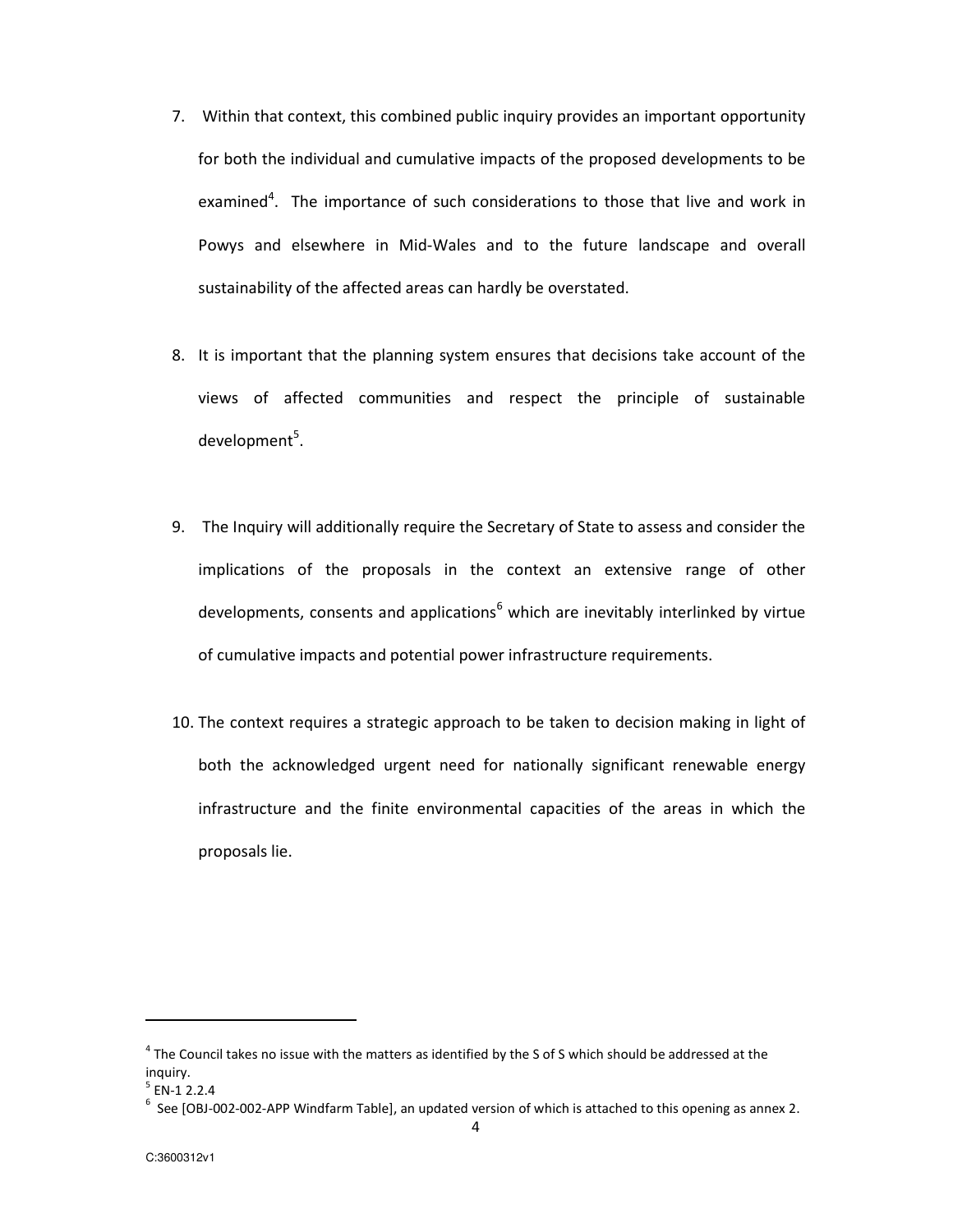11. The accumulation of, and interrelationship between, effects from the combination of proposals on the environment, economy and community as a whole<sup>7</sup> will therefore be key considerations to be addressed.

# Structure of opening

12. We structure this opening as follows:

(i)Initial submissions relating to legal considerations and approach to decision making.

(ii) An outline description of the case in relation to each scheme.

# Legal context and the overall balance

- 13. Each application before the combined inquiry requires consent pursuant to the provisions in either section 36 (windfarms) or 37 (overhead line) of the Electricity Act 1989 (the 'EA') in the context of a range of other statutory provisions<sup>8</sup> which will also require consideration.
- 14. The EA provisions engaged at this inquiry require the Secretary of State in assessing the overall balance of advantage and disadvantage in the public interest to take into account and apply appropriate weight to relevant material factors which will include energy and planning policy at the national, regional and local level, environmental

 $7$  The language of EN-1 [CD/COM/001] para 4.2.6

<sup>&</sup>lt;sup>8</sup> Deemed planning permission is required under s.90 TCPA 1990 ; See R (Tadcaster) v SoS [2012] EWHC 46 (Admin) [CD/COM/030] for the correct approach in the context of deemed consent provisions and the relevance of s.38(6) PACPA 2004; Electricity Works (Environmental Impact Assessment) (England and Wales) Regulations 2000/1927 esp at regs 3, 4 and Schedule 4. See further in Powys St of CG [OBJ-002-PLA-SOCG Statement of Common Ground – Policy – Powys CC version – clean copy] at section 5;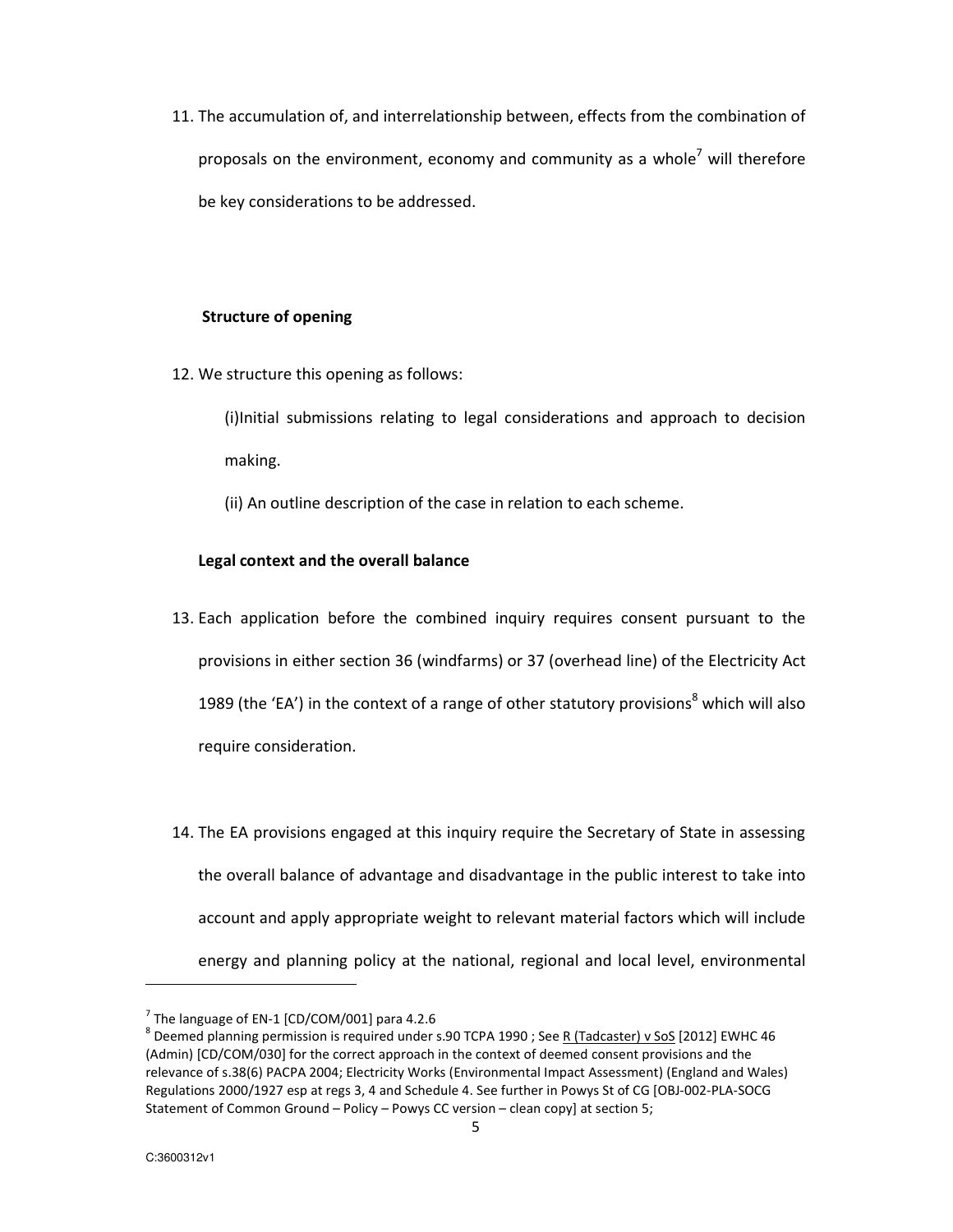issues, local issues and the views of relevant authorities, statutory advisers and local people as well as the arguments put forward by the applicants<sup>9</sup>.

15. The balance is most usefully summarised in EN-1:

"In considering any proposed development, and in particular when weighing its adverse impacts against its benefits, the IPC should take into account:

- Its potential benefits including its contribution to meeting the need for energy infrastructure, job creation and any long-term or wider benefits; and
- Its potential adverse impacts, including any long-term and cumulative adverse impacts, as well as any measures to avoid, reduce or compensate for any adverse impacts" <sup>10</sup>.
- 16. We highlight in opening some aspects of the approach to such a balance which we invite the Secretary of State to adopt.
- 17. We acknowledge from the outset that the fact that individual proposals will give rise to significant adverse impacts is not to be equated with the impacts being unacceptable so as to justify the refusal of consent without more. There will, to take one obvious example, almost always be significant landscape and visual impacts resulting from the construction and operation of modern onshore wind turbines $^{11}$ .

 $9$  The correct approach is set out in the October 2007 DECC guidance for s.36: "The consenting process for onshore generating stations above 50 MW in England and Wales – a guidance notes on section 36 of the Electricity Act 1989 – October 2007".

 $10$  See EN-1[CD/COM/001] at para 4.1.3

 $^{11}$  A point recognised in EN-3 [CD/COM/002], para 2.7.48 and commonly by decision makers. See also EN-1 [CD/COM/001] para 3.2.3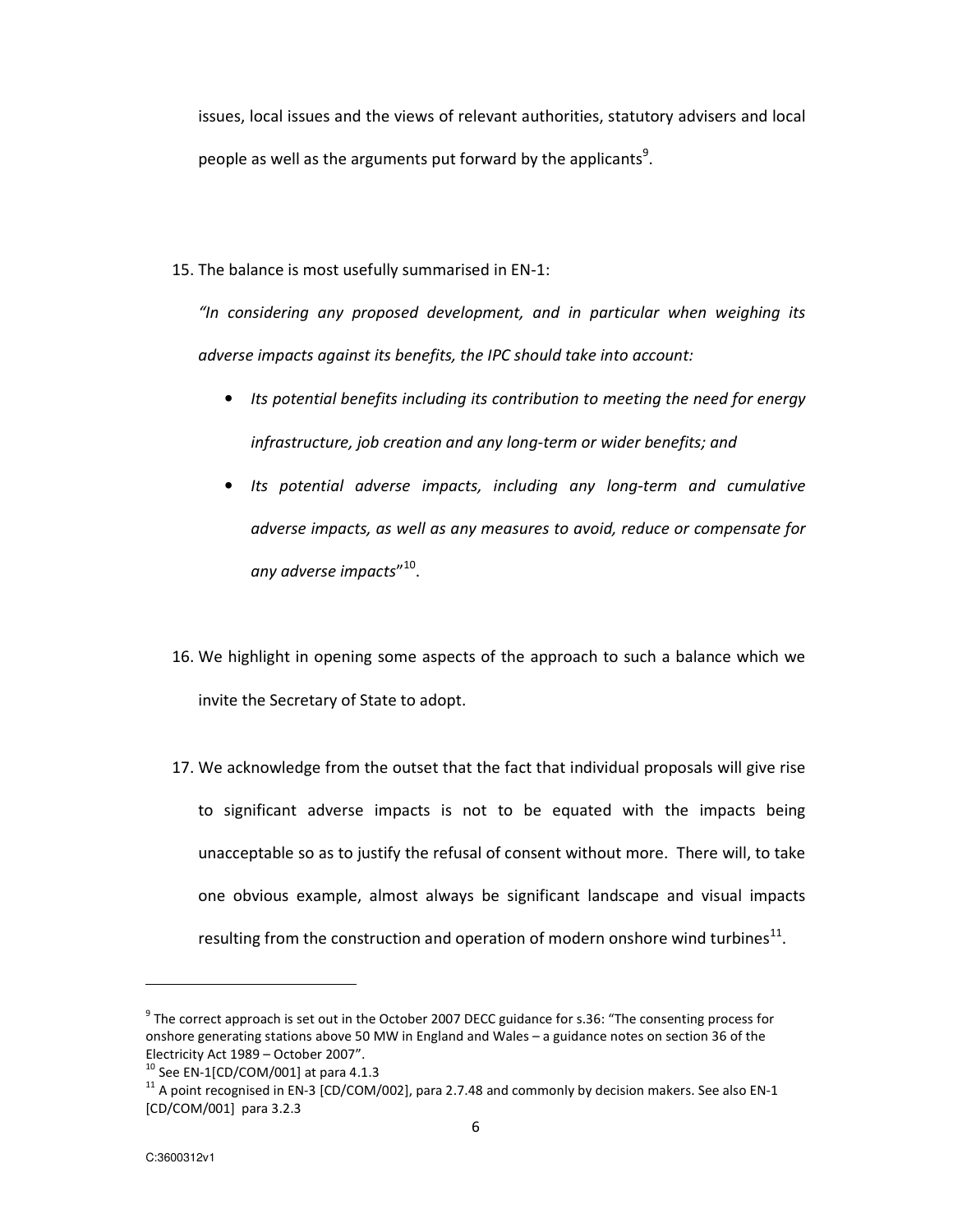- 18. However, it is necessary to undertake an overall balance so as to establish where the advantage lies in terms of the overall public interest. It does not follow from national policy that all and any significant landscape impacts are to be accepted. Powys has undertaken an appropriate balance and will keep matters under review in light of further information received.
- 19. Powys has updated the inquiry in relation to the overall position it has now been able to adopt in relation to each application since it objected to the various schemes<sup>12</sup>. That updated position is based upon the additional information it has received from applicants together with an assessment of the current policy position.

### General submissions by way of contextual approach

- 20. While we set out below in more detail the specific outstanding matters relating to each application, the key issues overall which remain of concern can be summarised as follows:
- (i) the consistency of the proposals with Government policy on the energy mix with particular reference to its contribution to the mitigation of climate change and maintaining a secure and reliable supply of energy;
- (ii) the extent to which the proposals are consistent with NPS EN-1, EN-3 and EN-5;
- (iii) the extent to which the proposals are consistent with Welsh Government and local policies, including PPW, TAN 8 and the Powys UDP;

<sup>7</sup>   $12$  See amended outline statement of case at [OBJ-002-OSOC-2 Revised Powys Outline Statement of Case Final]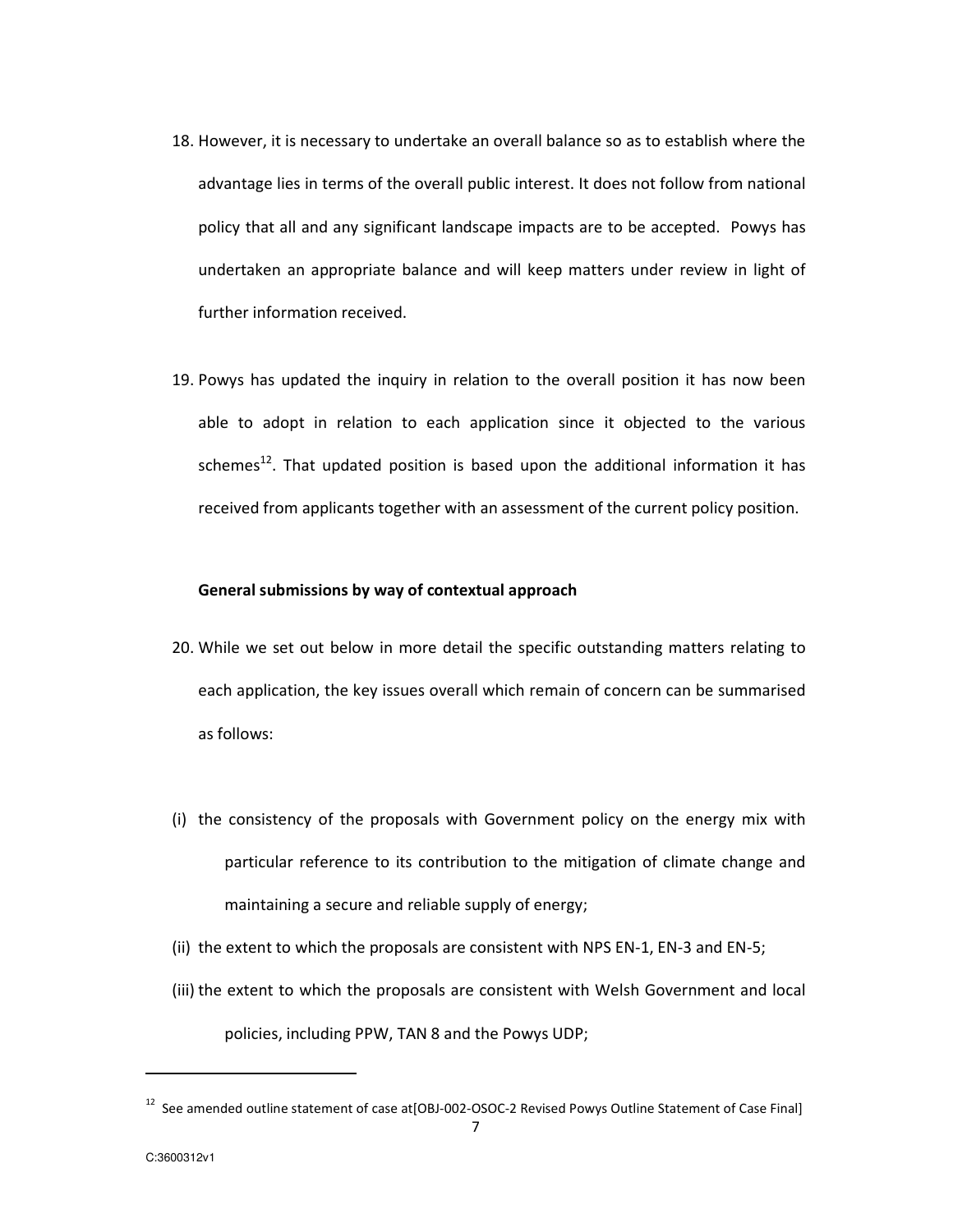- (iv) the individual and cumulative impact of the proposals in terms of landscape and visual impact;
- (v) the individual and combined impact of construction traffic on the road network and surrounding areas;
- (vi) the individual and cumulative impact of the proposals in terms of socio/economic impact;
- (vii) the implications and requirements for the grid network;
- (viii) implications for noise (although this is limited to the type and adequacy of proposed conditions);
- (ix) ecology (upon which NRW will be assessing and providing evidence);
- (x) the overall balance.
- 21. The relevant policy considerations have been identified in the statements of common ground and statements of case which we do not traverse in opening.
- 22. With that in mind we address some limited points at the outset which provide a context for the various applications before the inquiry.

# Approach to NPSs

23. Powys accepts that the relevant National Policy Statements $^{13}$  should be afforded substantial weight<sup>14</sup>. They, along with relevant statutory and other policy provisions and material considerations, provide the context for the decision making.

<sup>13</sup> EN-1[CD/COM/001]; EN-3 CD/COM/002; EN-5 CD/COM/003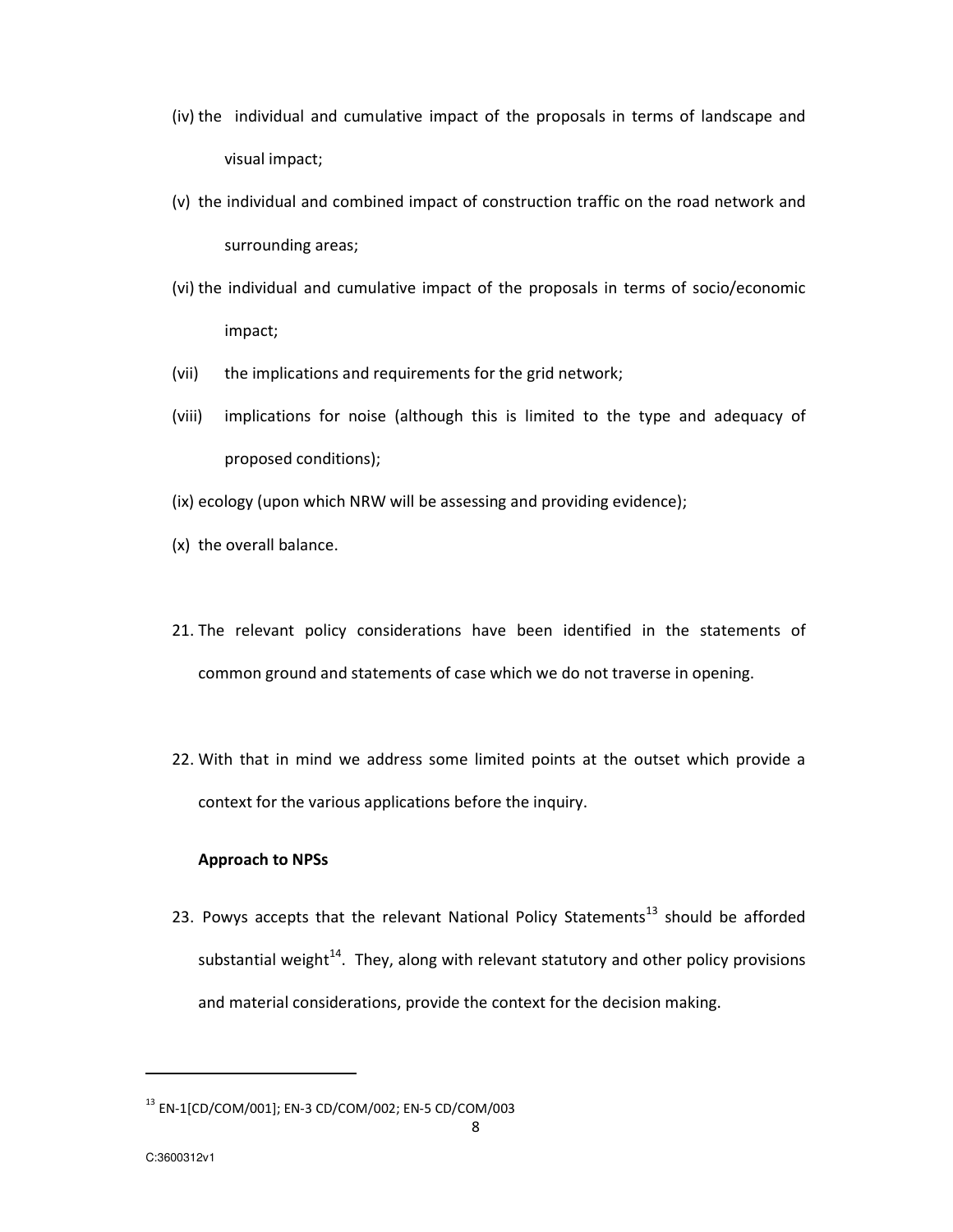- 24. In broad terms each of the windfarm proposals accords with EN-1 and EN-3 in so far as they seek to meet the need for a greater number of electricity generating schemes that utilise onshore wind energy.
- 25. EN-1 highlights in particular the role of renewable electricity generation in enabling the UK to source 15% of energy consumption from renewable sources by 2020<sup>15</sup> and that the need for new renewable electricity generation projects is urgent $^{16}$  .
- 26. It is in that context that EN-1 indicates that the decision maker should start with a 'presumption in favour of granting consent to applications for energy NSIPs'.
- 27. We make three contextual points in relation to the presumption:
- (i) First, the presumption is stated<sup>17</sup> 'to be subject to' considerations set out in EN-1 para 1.1.2. That in turn provides specific reference to matters which include 'adverse impacts outweighing the benefits'. The presumption is, in truth, inevitably circular and its importance is to ensure that the appropriate weight is accorded to the issue of national need rather than to dictate the conclusions of a properly undertaken exercise involving a balance which seeks to establish where the advantage lies in the overall public interest.

l

 $14$  Powys st of cg [OBJ-002-PLA-SOCG Statement of Common Ground – Policy – Powys CC version – clean copy], p.6, para 2.1  $^{\frac{1}{2}}$  EN-1 [CD/COM/001] at 3.4.1  $16$  EN-1 [CD/COM/001] at 3.4.5

<sup>&</sup>lt;sup>17</sup> EN-1 [CD/COM/001] 4.1.3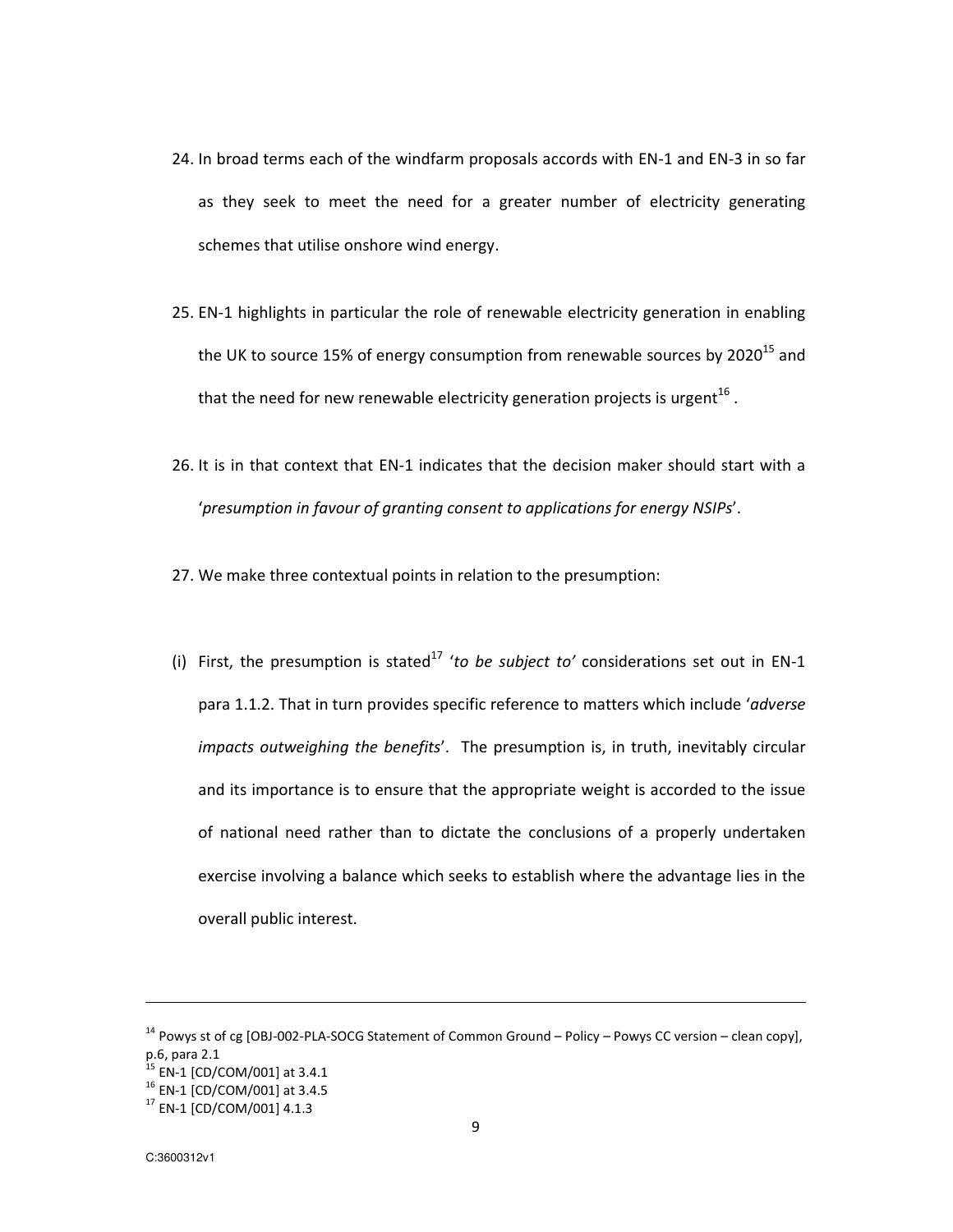- (ii) Second, we have already referred to the statutory duty for reasonable mitigation in the context of the EA and these applications. The NPSs in fact also emphasise the importance of assessing the steps that have been taken to avoid, reduce or compensate for any adverse impacts as an integral part of weighing matters in the overall balance<sup>18</sup>.
- (iii) Third, whilst substantial weight should be given to the potential contribution of the proposals to securing electricity from renewable sources, in the context of the stated urgency of need that is tempered by the fact that it has subsequently become clear that the UK is now virtually certain to meet its overall target for installed on-shore wind capacity several years in advance of the target year of  $2020^{19}$ . There is now every likelihood that the target will be exceeded by some margin even allowing for a considerable attrition rate on the current pipeline. That is not to understate the continued urgency of need, but in terms of weight and balance it indicates there is no justification for accepting poorly located, poorly designed or inadequately mitigated proposals.

# The relationship between National and Welsh Policy

28. Welsh national energy policy and in particular the policy and aspirations set out in PPW<sup>20</sup> and TAN  $8^{21}$  are consistent with the UK Government policy statements.

 $^{18}$  For example, EN-1 [CD/COM/001] para 4.1.3, bullet point 2, para 1.7.2. bullet point 3, para 5.9.8, para 5.9.17, para 5.13.6

 $19$  As is apparent from the UK renewable energy Roadmap [CD/COM/013], the 2012 update [CD/COM/015] and the latest figures published on the DECC Restats pages

http://restats.decc.gov.uk/app/reporting/decc/datasheet. Note at EN-1 [CD/COM/001], p.16, footnote 16 it is anticipated that the policy at 3.1 and the weight accorded to it was dependent upon models of outputs that would inevitably change over time.

 $20~5$ <sup>th</sup> Edition Nov 2012 [CD/COM/008]

 $^{21}$  July 2005 [CD/COM/016]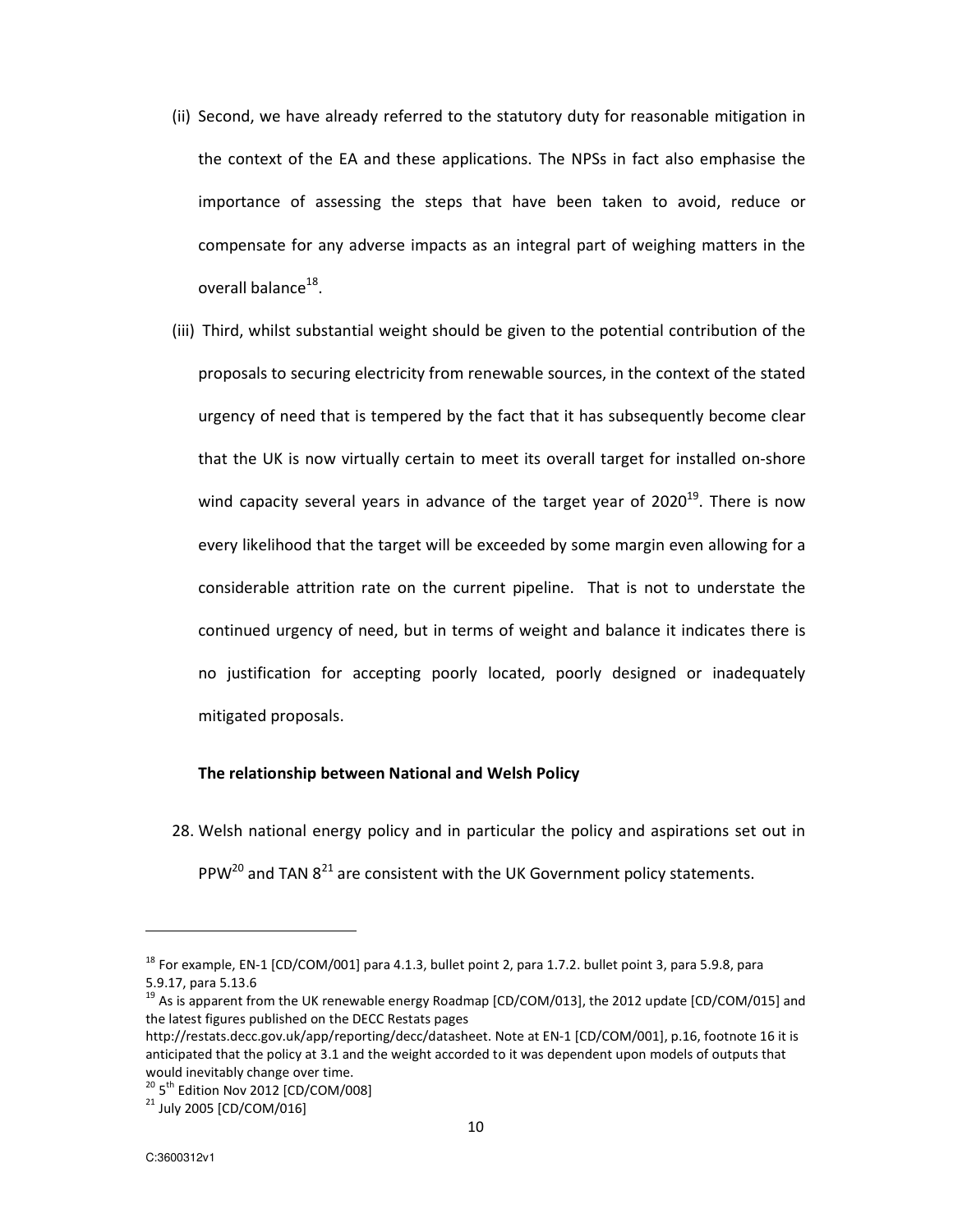- 29. Indeed, PPW 5<sup>th</sup> Edition (Nov 2012), which postdates the NPSs, reaffirms the relevance of TAN8 $^{22}$ . EN-3 paragraph 2.2.1 emphasises the importance of policy as well as advice issued by the Welsh Government relating to renewables in the contexts of NSIPs. It does so in a textual context<sup>23</sup> which makes it clear that EN-3 has been drafted with Welsh Strategic Search Areas (SSAs) and refinements clearly in mind.
- 30. Two of the TAN8 SSAs are of particular relevance to the inquiry B and C. The Welsh Government has indicated in TAN8 that the SSA boundaries are at a 'broad brush' scale<sup>24</sup>. It is made clear that not all of the land within such areas is expected to be either technically, economically or environmentally suitable for major wind power proposals<sup>25</sup>.
- 31. The prospect of local refinement being undertaken by planning authorities is anticipated by the TAN and in that context reference is made to land outside (but close to) the particular SSA being used for windfarm development if robust evidence exists to suggest the land is suitably unconstrained<sup>26</sup>.
- 32. In the context of the broad brush boundaries and in the anticipation of refinement of such areas, TAN 8 provided indicative capacity targets for each  $SSA^{27}$ . Those

<sup>22</sup> PPW [CD/COM/008] 12.8.2

<sup>23</sup> EN-3 [CD/COM//002] para 2.2.2

<sup>&</sup>lt;sup>24</sup> TAN 8 [CD/COM/016], para 2.4

 $25$  TAN 8 [CD/COM/016] para 2.5

<sup>&</sup>lt;sup>26</sup> TAN 8 [CD/COM/016] para 2.4

<sup>&</sup>lt;sup>27</sup> Table 1, TAN 8 [CD/COM/016], p.5. Based on the assumption that the majority of technically feasible land for wind turbines in each area is used.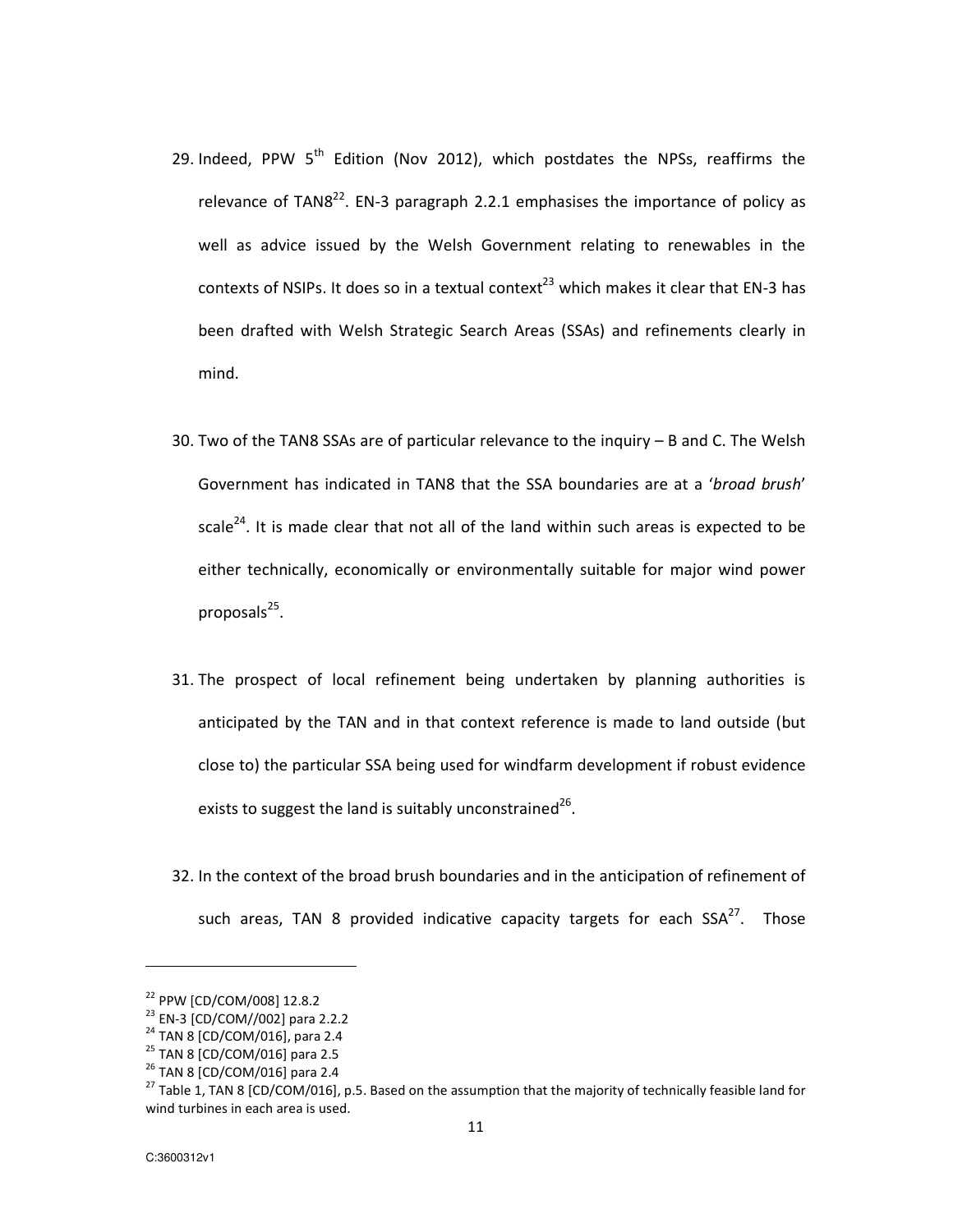indicative targets were derived from evidence based assessments undertaken by Garrad Hassan in 2005<sup>28</sup>. For SSA B the capacity was 290MW and for C 70MW. In policy terms, the identified capacities allowed a local discretion in identifying sites to ensure that the most appropriate and sustainable options were identified. TAN 8 in fact specifically envisages that capacity may be more or less than that indicated in policy.

- 33. In July 2011 the Welsh Government provided clarification on capacity levels in the form of a letter $^{29}$ . It was issued with express reference to the newly issued NPSs (at that stage being considered by Parliament) and, in that context, expected all decision makers to respect the 'finite environmental capacity' of the SSAs so that output 'should not exceed the maximum levels'. The maximum level for SSA B was stated to be 430MW and for C 98MW $^{30}$ .
- 34. Between 2006 and 2008 Powys undertook refinement work in relation to SSAs B and C broadly in line with the methodology set out in TAN 8 Annex D. This work formed the basis for the draft Interim Development Control Guidance (IDCG) published in 2008, although it has never been formally adopted. Nor was it incorporated into the 2010 Powys UDP $^{31}$ . Powys have set out in evidence the location of the various

<sup>&</sup>lt;sup>28</sup> The TAN 8 [CD/COM/016] indicative capacity targets (table 1, 2.5) represent a 1/3rd reduction on the Garrad Hassan work (2005) – [CD/COM/031]

 $29$  CD/COM/020

 $30$  Again derived from the Garrad Hassan work as reviewed.

 $31$  CD/COM/006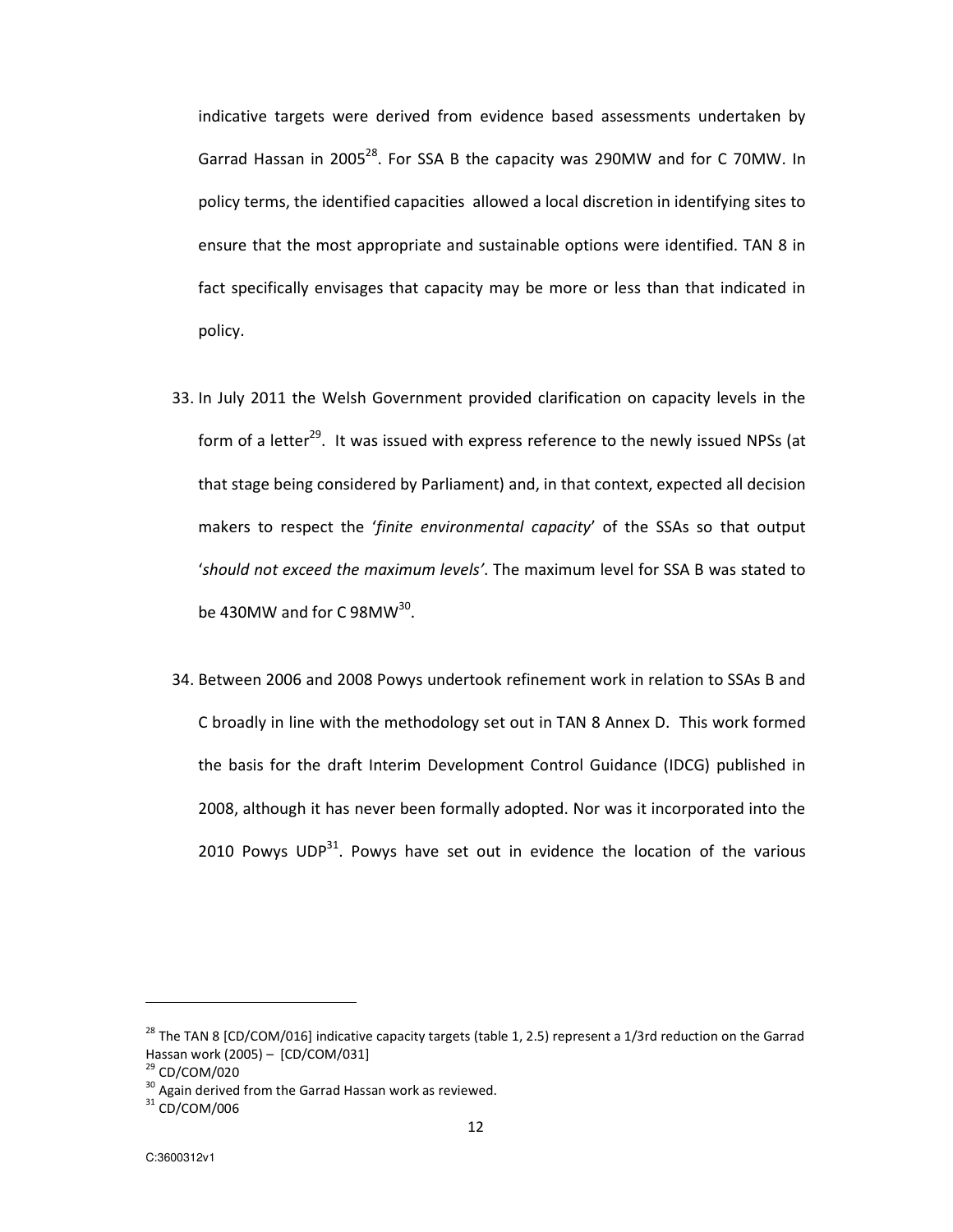applications before this inquiry. As can be seen, they mostly fall within the refined areas B and  $C^{32}$  which resulted from the refinement work.

- 35. From this context the following flow:
- (i) It is clear that the SSAs were designed and created for windfarms of over 25MW in scale and in the context of an identified indicative capacity<sup>33</sup> for each area based on environmental considerations and with the intention of allowing local discretion in decision making.
- (ii) The objective was to secure provision of the best sites for windfarms applying a strategically focussed approach i.e. the most appropriate and sustainable sites having regard to all considerations.
- (iii) The SSAs are a crude but helpful tool in delineation, and TAN 8 necessarily anticipated some 'refinement' so as to allow the identified capacities to be most sustainably achieved. PPW similarly anticipates refinement in the context of its revised 2GW onshore wind ambition<sup>34</sup>. It is not, nor has it ever been, anticipated by policy that the areas would need to or should accommodate all or any windfarm proposals which the renewable energy industry chooses to propose within them (whether within or beyond the capacity indicators).

 $\overline{a}$ 

<sup>&</sup>lt;sup>32</sup> Enplan/Carpenter statement for opening session [OBJ-002-PLA-SOC-2 Conjoined wind farms PI – Statement of M Carpenter on behalf of PCC May 1], p.34 – table.

 $33$  Each in fact reduced by around  $1/3^{rd}$  from the maximum identified in research

<sup>&</sup>lt;sup>34</sup> PPW [CD/COM/008] para 12.9.4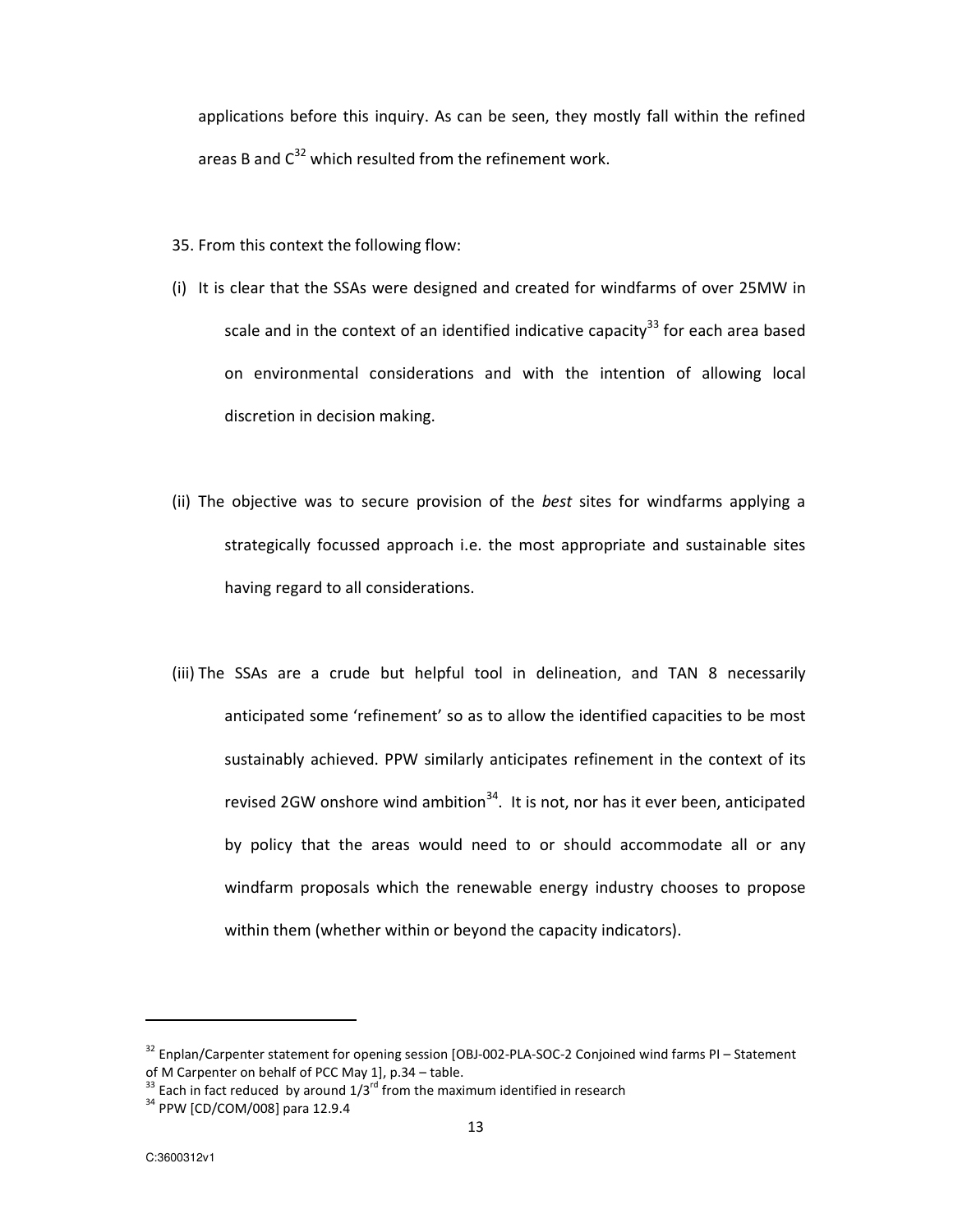- (iv) The evidence based capacity indicators (TAN 8 and subsequently July 2011 WG) provide a guide from the Welsh Government as to what was and is anticipated by way of capacity in these areas - including the areas as refined having regard to the supporting evidence base. Beyond those capacity levels, the prospect of extensive additional windfarms in or adjoining such strategic areas is simply not anticipated in policy, nor importantly does it have a supporting evidence base to demonstrate that exceedances are sound having regard to the purposes of SSA designation.
- (v) Moreover, the approach as to, for example, landscape change in TAN 8 which accepts implicitly the likelihood of significant landscape change<sup>35</sup> within or immediately adjacent to the SSAs in the context of such identified capacities – cannot credibly be relied upon in policy terms by applicants who seek, at the very same time, to exceed the indicative limits to which the policy relates.
- (vi) Powys does not argue that either of the sets of capacity indicators (TAN 8 or Welsh Government July 2011) require the Secretary of State necessarily to dismiss any application or combinations of applications which leads to the capacity levels being breached. Each individual application will require assessment in terms of impact. But equally, it is obvious that the SSAs as originally envisaged (or as subsequently refined) become an increasingly unreliable guide as to what might be acceptable the more the evidence based capacity levels are exceeded.

 $35$  TAN 8 [CD/COM/016] Annex D, para 8.4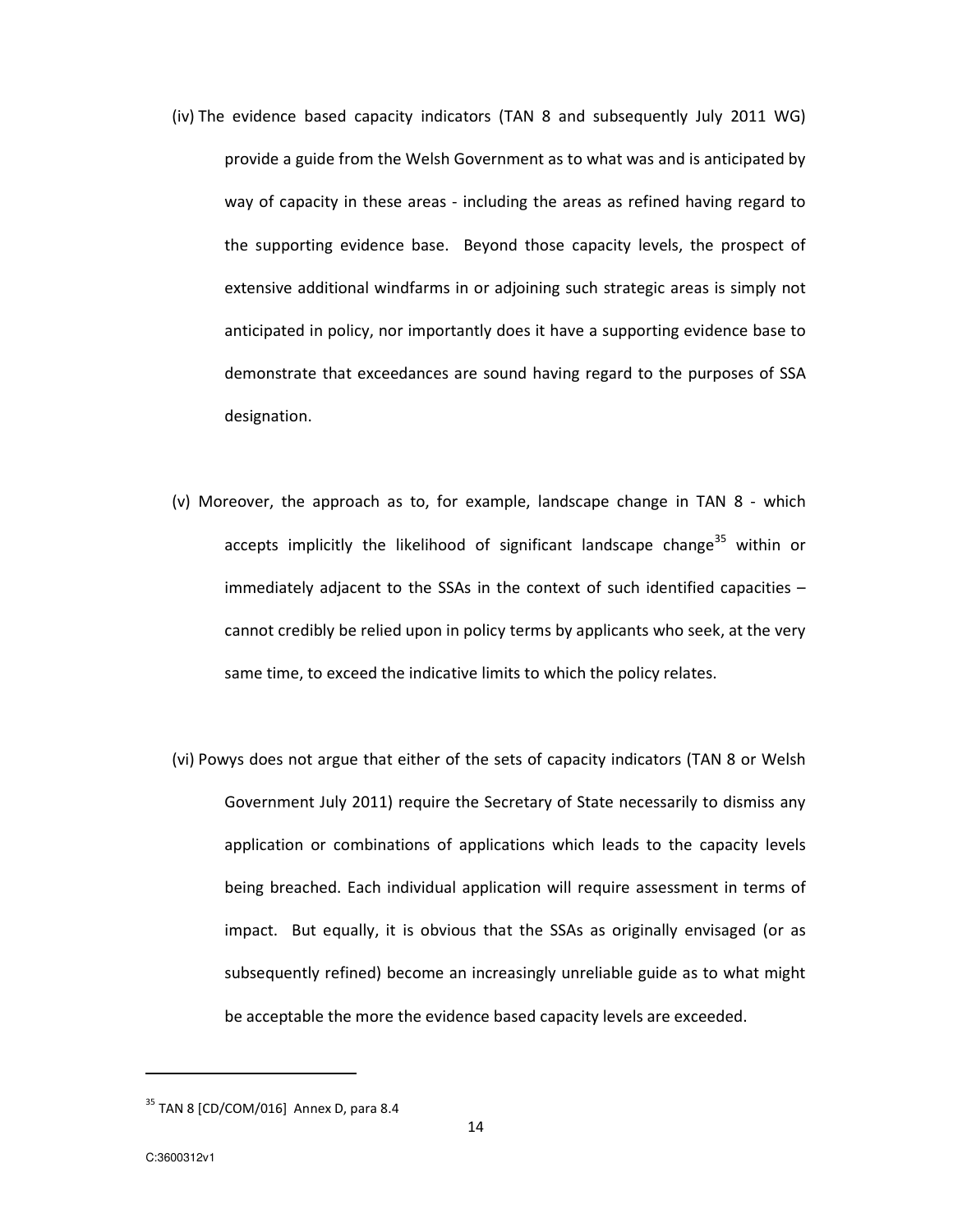- (vii) The capacity indicators are just that. They are not properly to be viewed as being policy 'targets'<sup>36</sup>. Rather they are the considered view of the Welsh Government of what the environmental limits of its strategic approach to wind farm provision in Wales are. As such they are important and should be taken into account as envisaged by EN-3 when applicants work up proposals<sup>37</sup>.
- (viii) Looked at cumulatively as this inquiry is now able to do the extent of the applications before this inquiry (and also awaiting decisions by other persons) is far beyond that anticipated by the TAN. Acceptance of such a cumulative impact would need to be, at the very least, preceded by a wholesale review of the SSAs and consideration of other areas in Wales or beyond to ascertain the soundness of the approach. The SSAs were simply never intended to incorporate the extent of what is now being proposed.
- (ix) By way of illustration, if one just considers the extent of what is proposed in Area C by the applications which require a decision from this inquiry it is clear that, taken alone, they would materially exceed the capacity levels indicated by the Welsh government. Taken together with other applications in the planning system there is some 375MW proposed<sup>38</sup> as against identified capacity levels of 70MW (TAN 8) and 98MW (Welsh Government July 2011).

 $\overline{a}$ 

 $36$  Which would in any event be inappropriate in terms of 3.1.2 EN-1 CD/COM/001

<sup>37</sup> At 2.2.1

<sup>&</sup>lt;sup>38</sup> Enplan/Carpenter statement, [OBJ-002-PLA-SOC-2 Conjoined wind farms PI – Statement of M Carpenter on behalf of PCC May 1] p.34 - table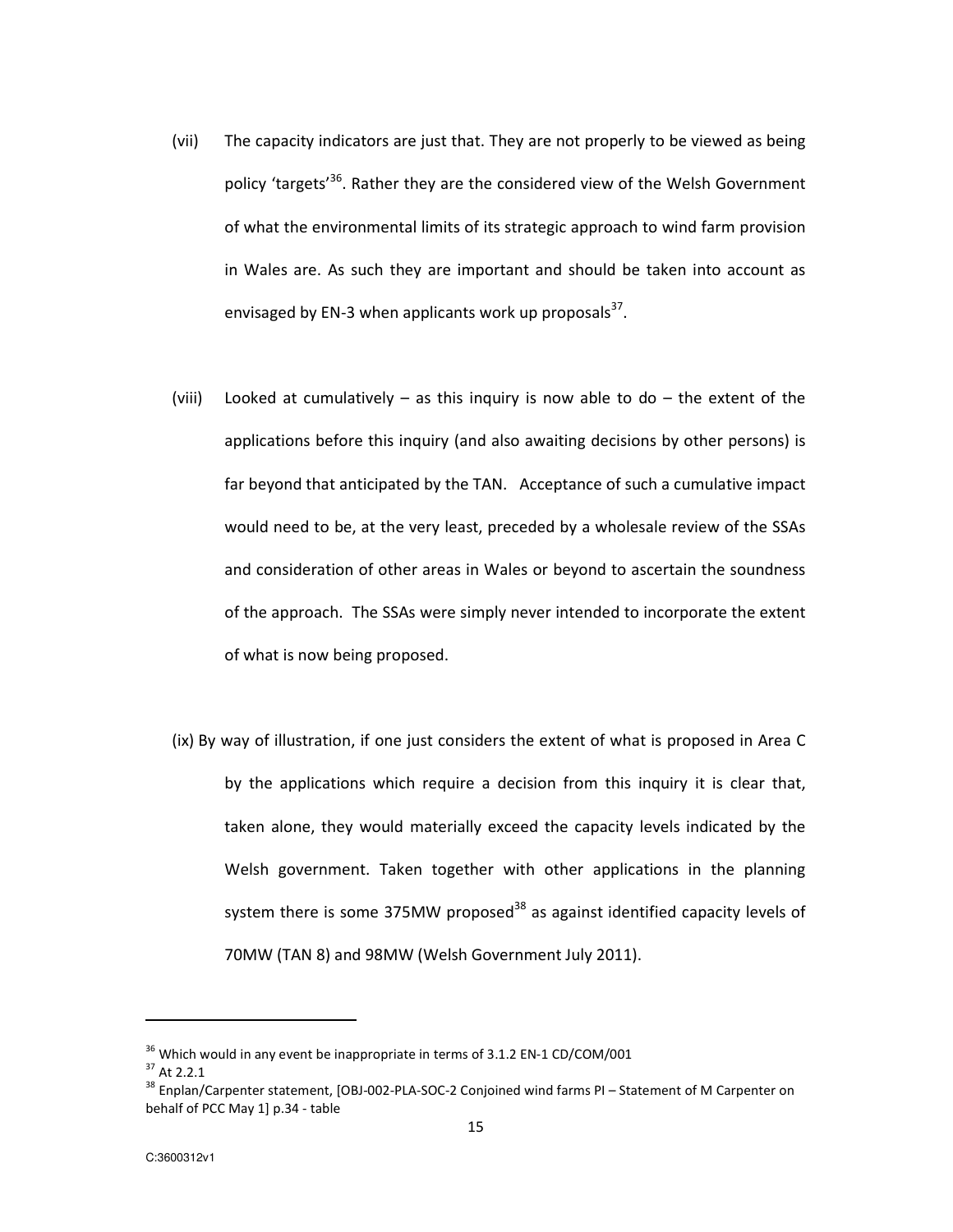- (x) There is no basis for suggesting that unless all the proposals are allowed the UK or indeed Welsh targets/aspirations for onshore wind development will not be achieved. Quite the opposite. Adhering broadly to the Welsh Government (July 2011) levels would comfortably allow the PPW aspiration for onshore wind in Wales to contribute 2 GW of energy in the context of provision to 2020/2025 $^{39}$ . And, even if there were a prospect of under delivery, any suggested failure to meet such 'targets' would not provide a reason for approving the schemes in these locations in any event<sup>40</sup>.
- 36. In such a context it is obvious the inquiry will need to focus not only on the individual impacts of the proposals but also take a view on the applications cumulatively.

### Grid

37. The Secretary of State will need to consider the implications of the developments individually and cumulatively on the Mid Wales connection project<sup>41</sup>. This and the issue of grid connections generally will be important considerations in the grant of the consents sought by the applicants within the context of the parameters set by the Inspector.

 $39$  Figure 12.1, p.167PPW [CD/COM/008]

<sup>40</sup> EN-3 [CD/COM/002] para 2.2.1, last 2 lines.

<sup>&</sup>lt;sup>41</sup> Cefn Coch, via Llansantffraid, to Lower Frankton in Shropshire has been identified as the route corridor option to connect wind farms in Mid Wales to the national electricity network. National Grid are proposing as part of the project overall, if the various windfarms gain consent (i) A new local 132,000 volt (132 kV) connections - These will take power from the wind farms to the new substation. These connections are being developed by Scottish Power Energy Networks and SSE Renewables (ii)New Substation – this will be developed by National Grid and is where all the power from the wind farms will be collected and converted to 400 kV (iii) A new national 400,000 volt (400 kV) connection – this will also be developed by National Grid and will take the power from the proposed new substation to an existing 400kV line where it will enter the national electricity network for use in homes and businesses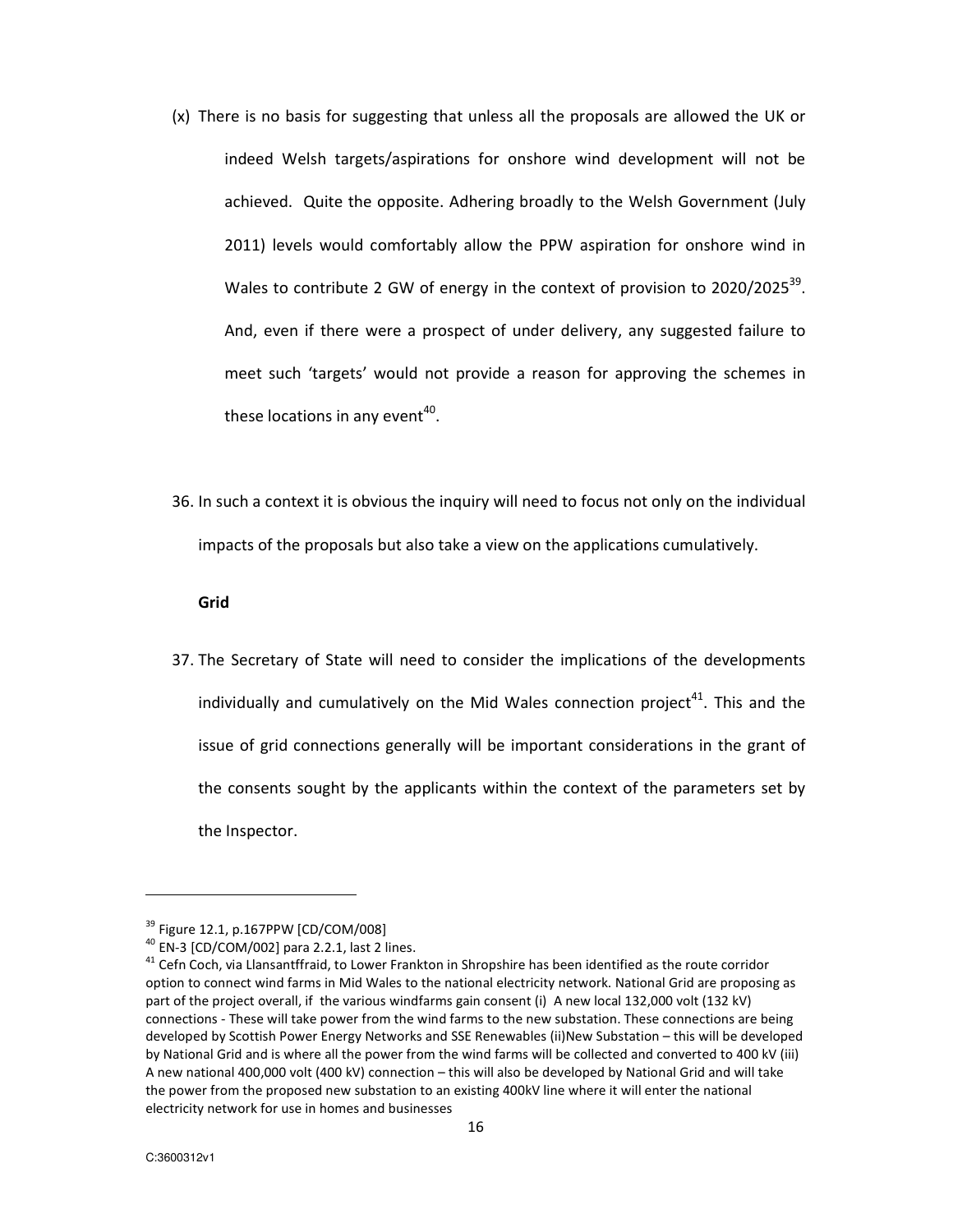- 38. There are two essential reasons why this consideration is required. First, such connection proposals are inextricably linked to the particular windfarm proposals before this inquiry. The connection proposals, at the very least, fall within a description of being 'indirect, secondary' or, 'cumulative' effects of the developments proposed so that consideration of them is required as matter of law<sup>42</sup> to ensure the correct procedures have been adhered to.
- 39. Second, the implications of such connections are potentially highly significant in terms of their impact on the environment. They are required only because of the wind farm proposals in the Powys area. The Welsh Government take the view $43$  that the connection proposals could vary in nature and extent if the maximum capacities it has identified for Powys are materially exceeded.
- 40. If consent were to be granted for all or any of the windfarms without proper consideration of the resulting implications for the grid, the applicants for the subsequent grid consents would benefit from an established need without the implications of that established need for the grid having been questioned and examined i.e. without proper consideration of whether it should in fact be allowed to become "established". It is accordingly important that the Secretary of State is able to understand  $-$  and therefore that the applicants have demonstrated  $-$  the

<sup>&</sup>lt;sup>42</sup> Electricity Works (Environmental Impact Assessment) (England and Wales) Regulations 2000/1927, regulation 4 and Schedule 4, part I

<sup>&</sup>lt;sup>43</sup> The Welsh Gov letter July 2011 [CD/COM/020]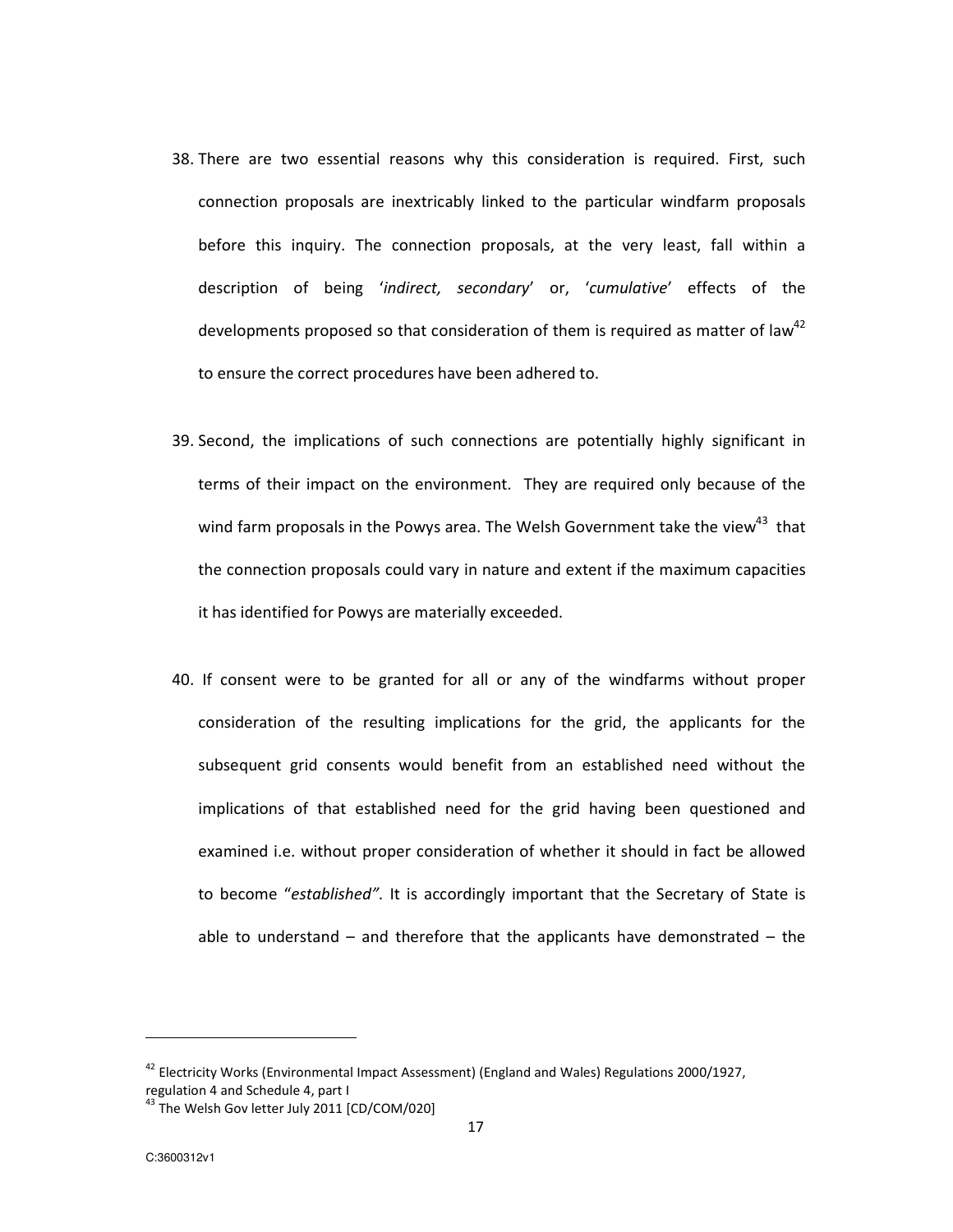impact of power transmission from the sites $44$  individually and cumulatively. That is currently lacking.

41. It is needed not just to assess whether or not there are 'obvious reasons<sup>45</sup>' for subsequent grid approvals to be refused, but more importantly so as to assess the extent of resulting harm resulting from the applications (or a combination of some rather than all of them) as part of the assessment of overall balance inherent in the grant of a s.36 consent.

### The Applications

42. Powys continues to have objections to the applications. The Council has continued to approach the issues it has concerns about with a view to being constructive.

# SSA C

#### Llandinam

43. Llandinam is a scheme that has undergone some significant evolution. It was originally an application for replacement of the existing 102 turbines with 42 turbines. By SEI produced in 2011 this was reduced to 39 turbines by the omission of turbines T22, T23 and T24. By the SEI produced in April 2013 turbines T19, T20, T21, T25 and T26 were removed from the scheme so now the scheme is for 34 turbines.

<sup>44</sup> See DECC 2007 guidance, p.11 and at para 3.17 – 3.59 esp; EN-1 [CD/COM/001] section 4.9 also refers to the need for information.

 $45$  The language in para 4.9.3 EN1 [CD/COM/001]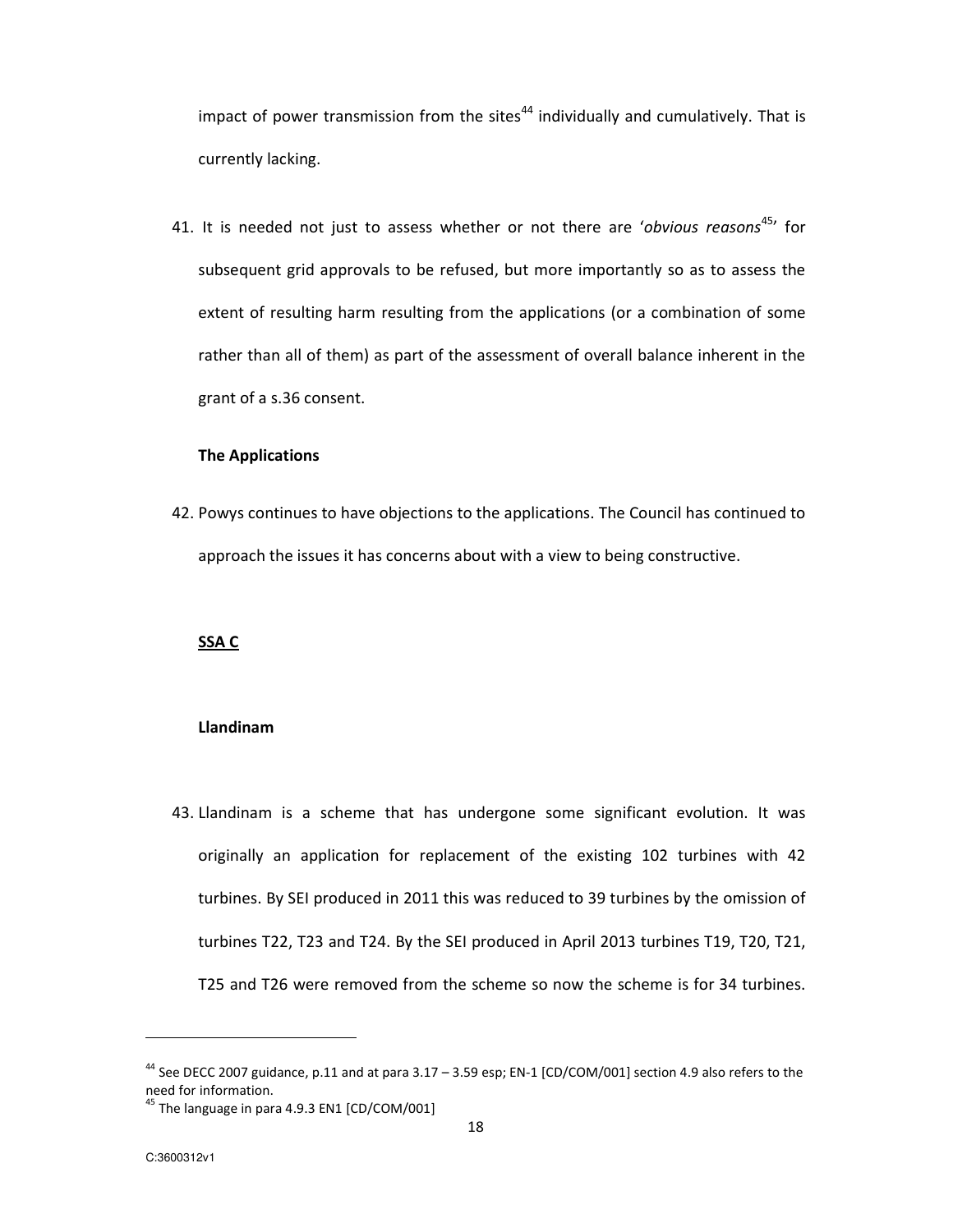Celtpower has requested that the application be determined on this basis $46$ . The existing 102 turbines are of 45.5metres in height, whereas the proposed 34 turbines will be generally up to 121.3m to tip<sup>47</sup>.

- 44. This evolution has responded to the significant criticisms raised by the Council and NRW of the original landscape impacts of the scheme. In particular the removal of the further five turbines in April 2013 has, the Council accepts, significantly reduced the impact of the scheme on the Caersws Basin historical landscape to the north of the scheme. Of course the Council recognise that this is a repowering so the landscape impacts of the existing Llandinam wind farm need to be borne in mind. In the circumstances the Council consider that the landscape and visual impacts of the Llandinam proposal itself are now acceptable.
- 45. The Council recognise this view will come as a disappointment to some of the other objectors to this inquiry and perhaps to other local residents. However, as set out above, the Council recognise that national policy directs large scale wind development to the strategic search areas, and it is not appropriate to argue that there should be no wind farm development in the SSAs in any circumstance. The Council consider that the responsible approach to wind farm development in these areas (which they adopt in this inquiry) is to accept that there will be wind farm development in these areas within their environmental limits, but to identify which

<sup>46</sup> PJ Frampton proof of evidence [CPL-PLA-PF-POE] at 1.7.

<sup>&</sup>lt;sup>47</sup> PJ Frampton proof of evidence [CPL-PLA-PF-POE] at 1.8, note that T29, T30 and T43 will have a reduced height of 111.2m to tip.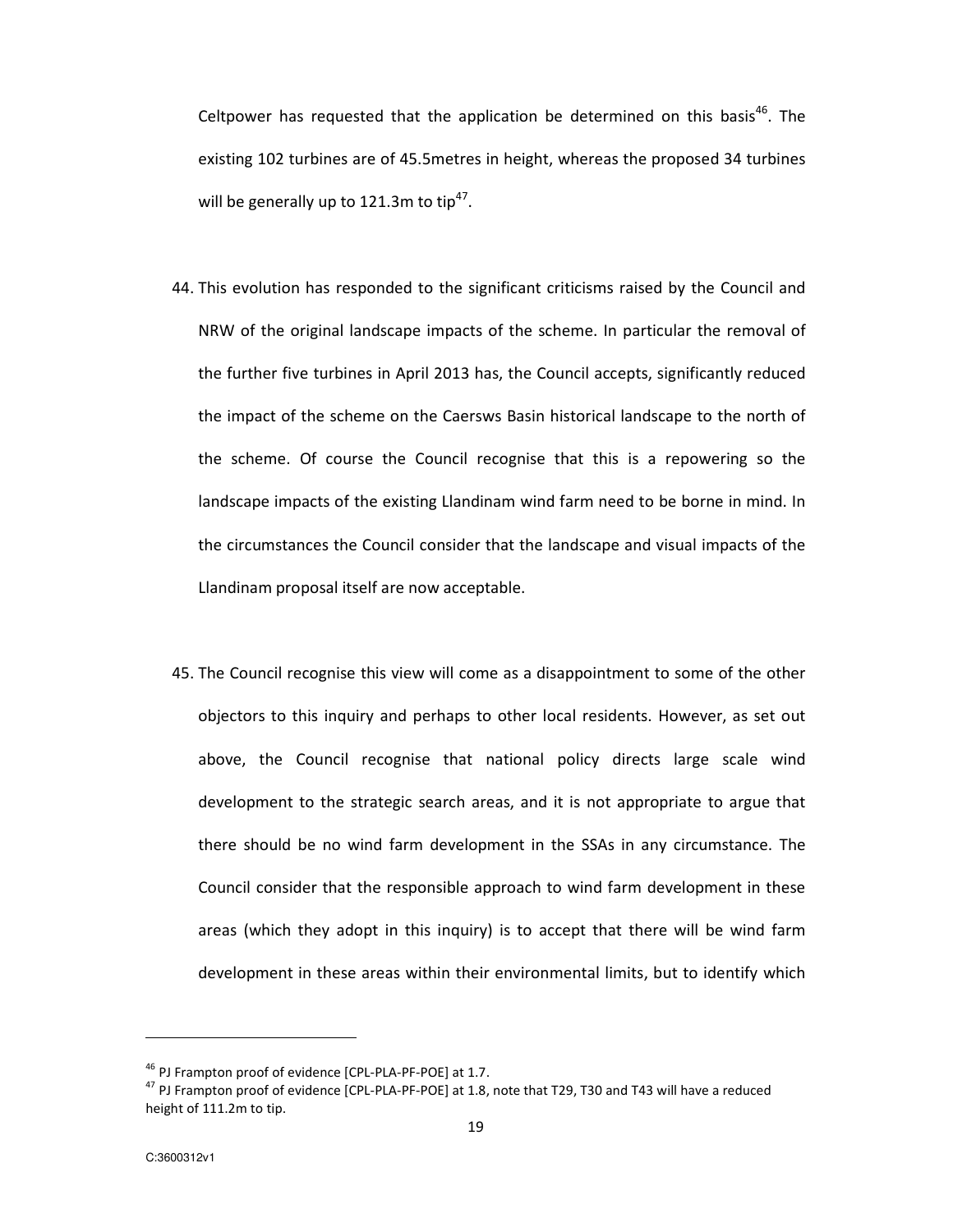proposals are least damaging in landscape terms. Plainly within the SSA C the Llandinam proposal as amended is, in itself, the least damaging for the reasons set out above.

- 46. Therefore the Council consider in terms of landscape and visual impacts, that the Llandinam proposal could, if the applicants were able to demonstrate that all other unacceptable impacts have been mitigated in line with the duties under Schedule 9 and EN-1 and EN-3 outline above, provide very significant generation within SSA C. Whilst it is accepted that the capacities of the existing turbines will need to be deducted for the purposes of this calculation, and whilst different figures have been given in different places for the proposed capacity which will need to be explored through the course of the inquiry, the Council consider that at least 70MW of additional installed capacity could be provided through development at the Llandinam site, which goes a significant way to meeting the Welsh Minister's 98MW indicative capacity for the area.
- 47. The Council say 'could be provided' because in order for consent to be given through this Inquiry process the Secretary of State would have to be satisfied that the duties to mitigate had been complied with. That may be where we are at the end of the Inquiry process but, and the Council regard this as unfortunate for a scheme which has been evolving for so long, that is not the position at the start of the Inquiry process.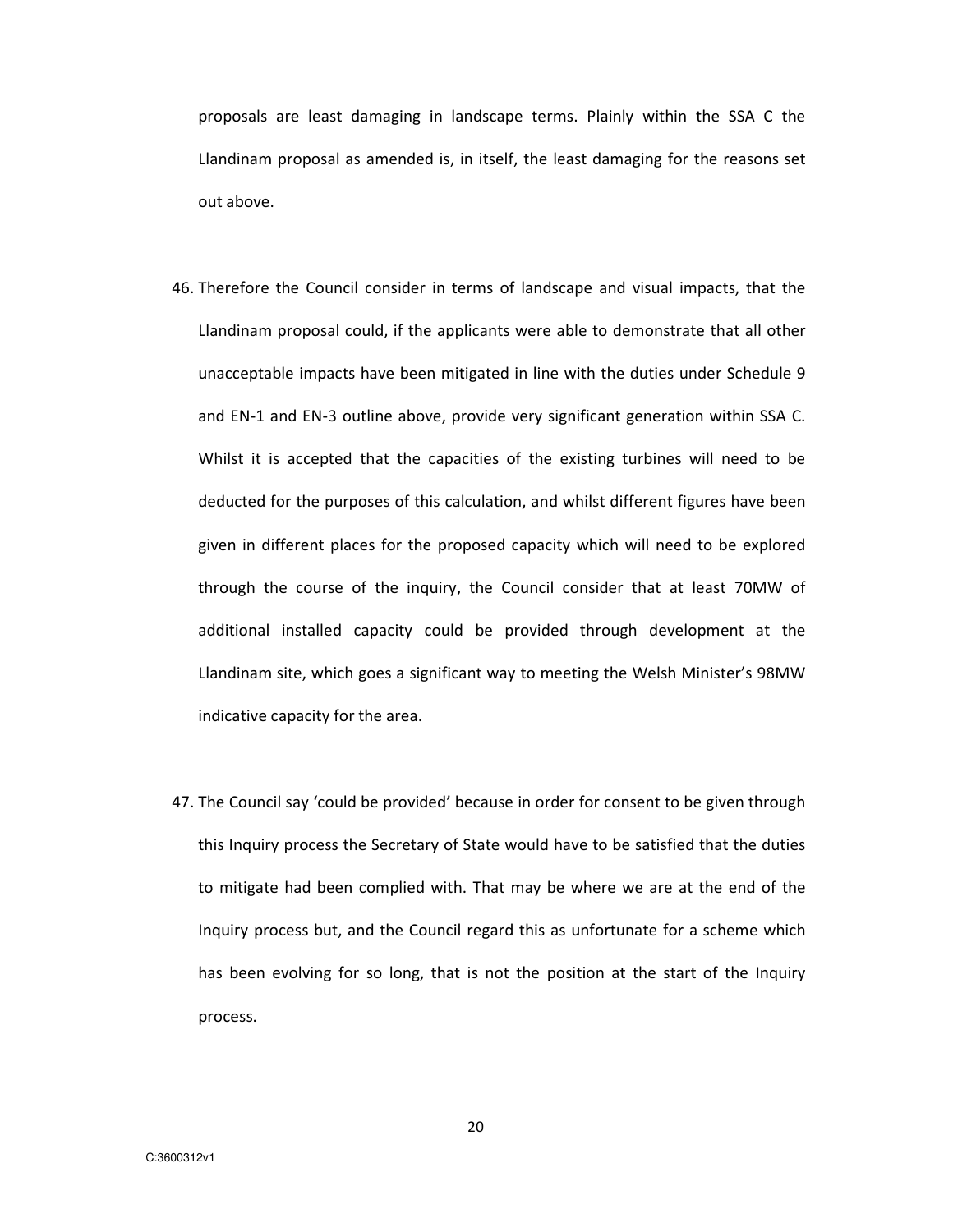- 48. The most significant outstanding issue within the Council's purview is whether it has been demonstrated that the turbines and any other necessary materials can be safely transported to the site without unacceptable impacts on the road network. Despite, the Council believe, being part of the strategic traffic management plan proposing bringing the loads from the north, it is currently proposed that Llandinam will be accessed from the South. This has led to unresolved concerns from the Welsh Government in relation to the impact of lowering of A483 at Crossgates Bridge, and from NRW in relation to the impact on the SAC of the bridge over the river Wye. Further, insufficient information has been provided in relation to: the local access road and the need for it to be widened, the widening of the B4567 and A481, and how the divergence through a quarry to access the A483 trunk road will be managed. This further information has been requested and the Council believe it is in the process of being produced. Unless these matters are resolved through the course of the inquiry the Council will invite the Secretary of State to conclude that in relation to the scheme in front of him the duties of mitigation have not been properly complied with and that the scheme will have unacceptable impacts.
- 49. In relation to the biodiversity impacts of this development, as set out in their updated outline statement of case<sup>48</sup> the Council will not themselves be calling evidence, given that NRW their specialist consultee and the UK and Welsh Government's statutory adviser on sustaining natural beauty, wildlife and the opportunity for outdoor enjoyment in Wales are themselves represented at the

<sup>&</sup>lt;sup>48</sup> [OBJ-002-OSOC-2 Revised Powys Outline Statement of Case Final]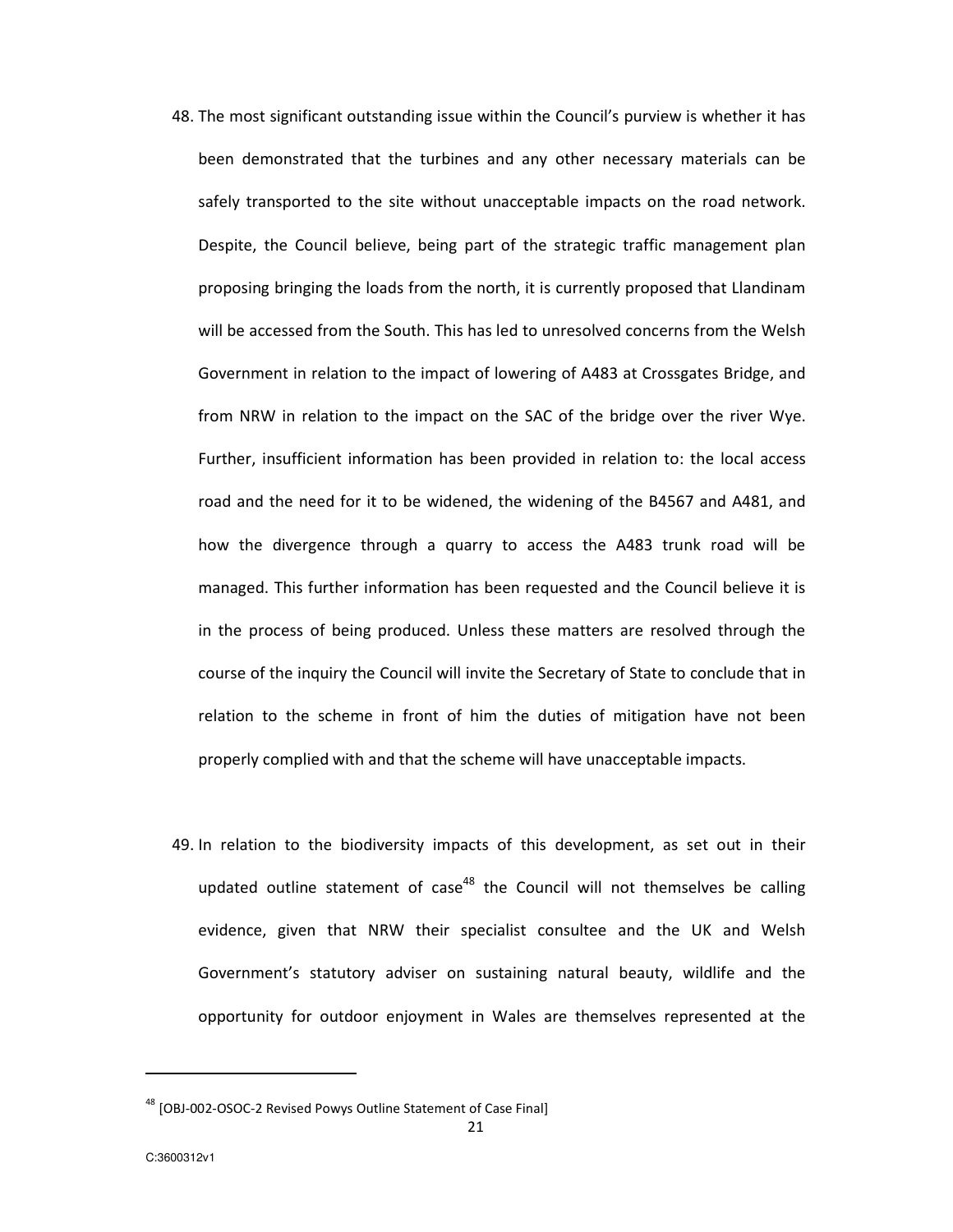inquiry and calling evidence and given the need to make responsible use of inquiry time and avoid duplication of evidence. It is plain from NRW's letter of the  $24<sup>th</sup>$  May 2013 that they are not satisfied in relation to the biodiversity issues that the duty to mitigate has been complied with.

- 50. Looking briefly at the remaining issues, the Council are satisfied that the noise consequences of this proposal will be acceptable provided that adequate conditions are offered by the developer. They do not anticipate calling and/or challenging noise evidence through this inquiry unless they consider the noise conditions being proffered are inadequate. This point is the same for all the windfarm schemes before the inquiry and will not be repeated in relation to each individual scheme.
- 51. The Council are still reviewing their original objection on cultural heritage grounds in light if the removal of five turbines earlier this year. They hope to be able to shortly confirm whether this objection is being pursued and if so on what grounds.
- 52. In relation to all the schemes, the Council is currently in the course of carrying out investigations in relation to the socio-economic impacts of the schemes, particularly in relation to impacts on tourism. The Council do not consider this to be a matter which is an objection to any individual scheme but are investigating the cumulative impacts of the proposals on tourism. Depending on the outcome of their research (and the Council are mindful of the guidance in EN-1 that positive evidence of harm should be provided) the Council propose to call evidence on this point as part of their cumulative case. This position pertains in relation to all of the windfarm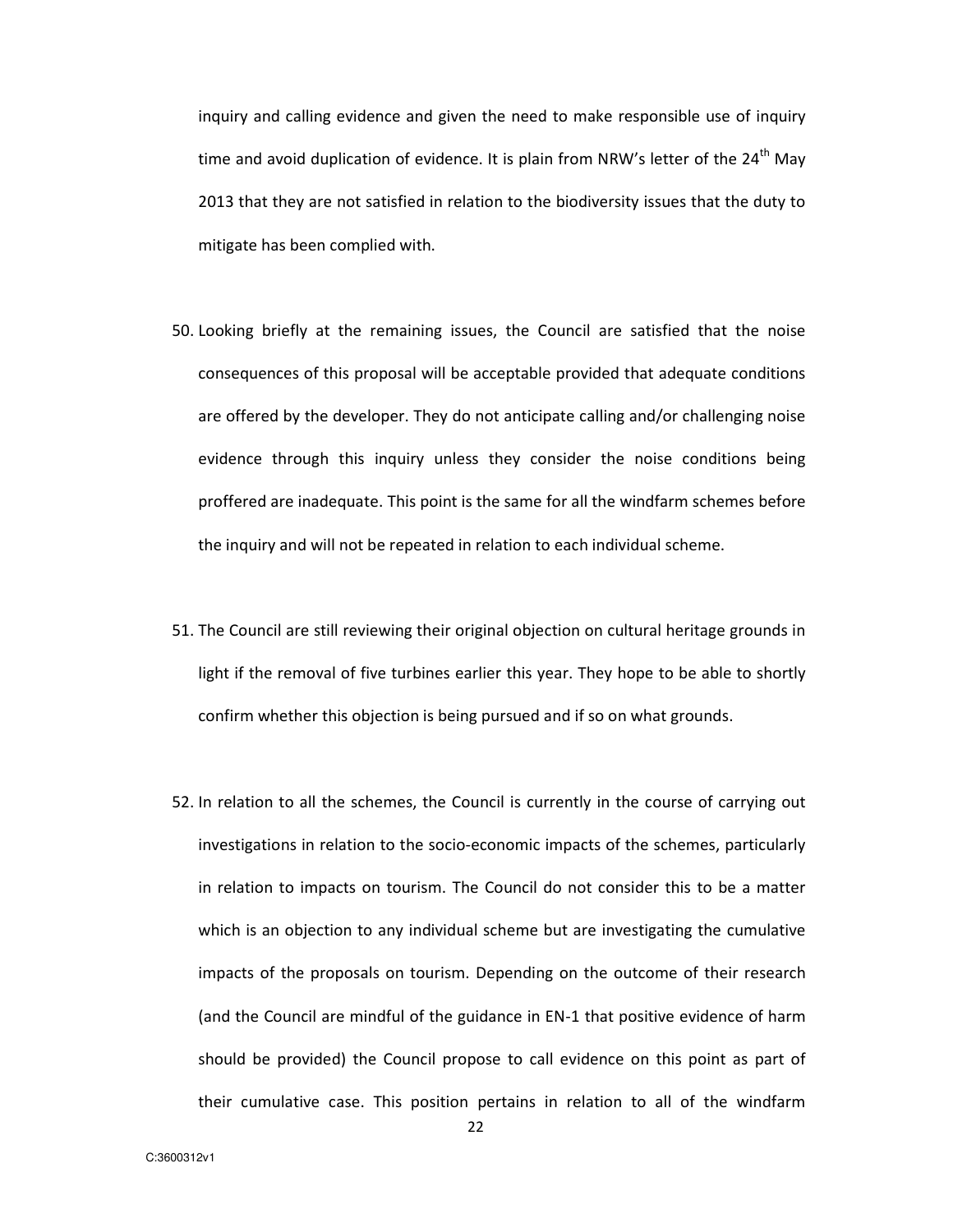schemes so the Council not repeat itself when addressing each individual scheme in opening.

53. Finally in relation to Llandinam this inquiry will need to consider the impact of the necessary grid connection. The Llandinam scheme is of course a little different in that the grid proposal is before the inquiry. However, as set out below, the Council is expecting very significant further work to come forward in relation to the 132K overhead electric line connection. Without that work the Council is not in a position to be satisfied there will be no unacceptable impacts. Should the Council remain of the view that the grid proposals are unacceptable when the significant further work is provided, that will be a further reason why, at this time, the only proper recommendation to the Secretary of State is to refuse this scheme on the basis of failure to reasonably mitigate the harms caused by the scheme.

### Llaithddu

54. The position in relation to Llaithddu is somewhat different in that the Council will demonstrate that the proposal as before the inquiry is unacceptable in landscape and visual terms. The Council are satisfied that some further development on the Llandinam ridge is acceptable in landscape terms having regard to the need, and take the view that some further development in this area could provide a significant contribution to the indicative capacity limits in TAN 8. However the Council cannot support the development currently before the inquiry because they consider the impact of the southern part of this development is unacceptable. It would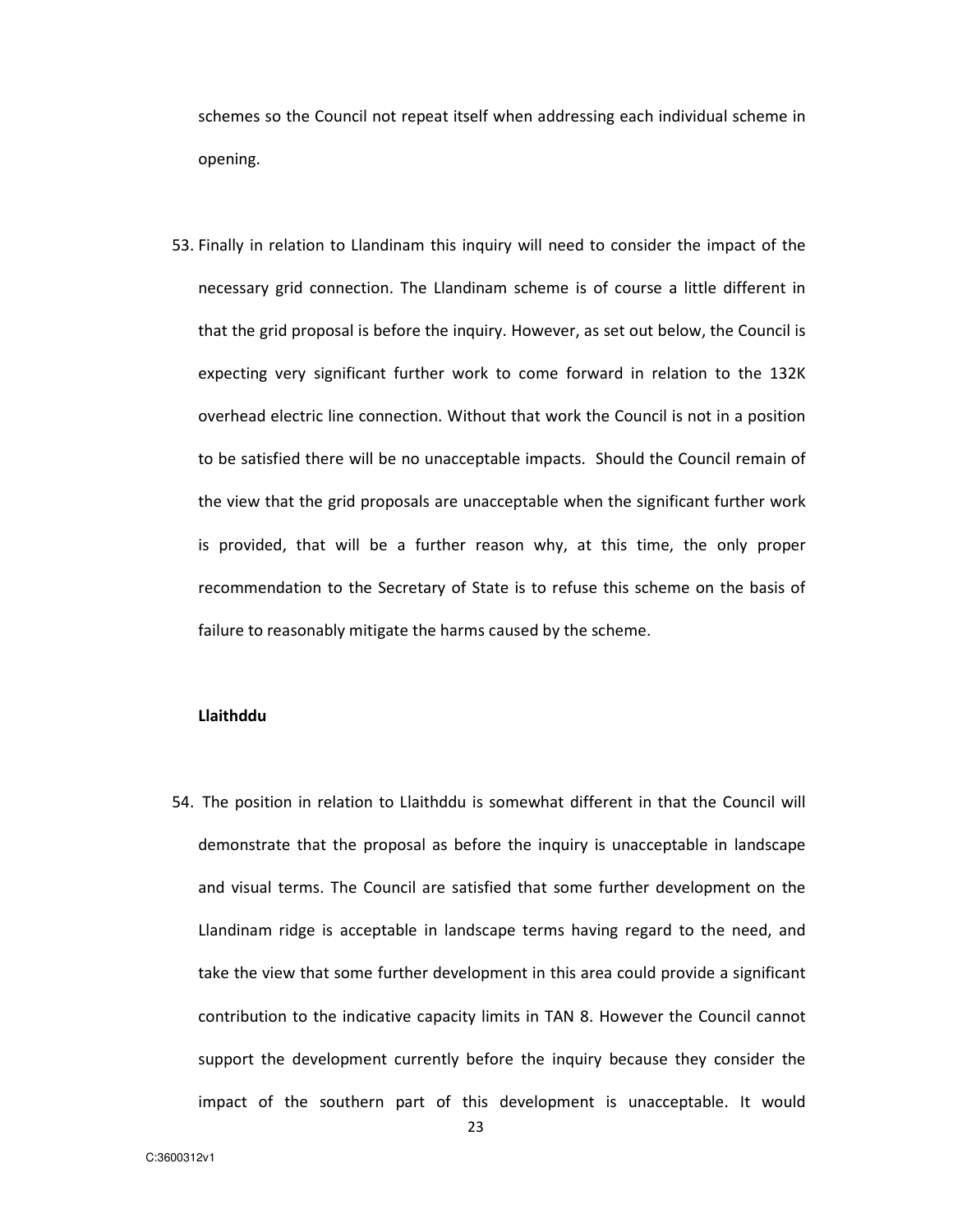particularly increase the impact of turbines on Bwlch-y-Sarnau, its valley and a wide sweep of landscape to the south. Given that the indicative capacity limits could (subject to mitigation of other impacts) be reached by development on the northern part of this ridge, the Council will argue that even in the context of the general need for windfarm development these significant impacts should not be accepted.

- 55. There are other unresolved matters which would in any event lead the Council to invite the inquiry to recommend a refusal at this time. In relation to highways the Council are not yet satisfied they have been provided with sufficient information to demonstrate that access from the A483 road can be achieved to the site. Further the Welsh Government retain concerns about the impacts of the necessary work at the Crossgates Bridge for highway flow (as above). Very recently, on the  $30<sup>th</sup>$  May 2013, significant further information was provided by the applicant but this has not addressed the Council's concerns and the Council has reverted to the applicants requesting further information.
- 56. In relation to biodiversity, the Council understand that NRW do not accept that the duty to mitigate has been complied with and maintain that this proposal will have unacceptable impacts on biodiversity assets<sup>49</sup>.

 $49$  So far as Powys are aware, NRW's objections remain as set out in their updated objection letter of the  $7<sup>th</sup>$ September 2012 [CON-003-OSOC-2-APP Llaithddu – CCW letter to DECC]. That is to say they object because of: (i) lack of specific mitigation to reduce the cumulative effect of the proposal when considered with the Llaithddu and Hirddywel proposals on the curlew population of the wider area and (ii) the lack of information about the effect of the grid connection alone and cumulatively with the existing and proposed windfarms in the area. They also consider the project would be likely to have a significant effect on the River Wye SAC either alone or in combination with other plans and projects.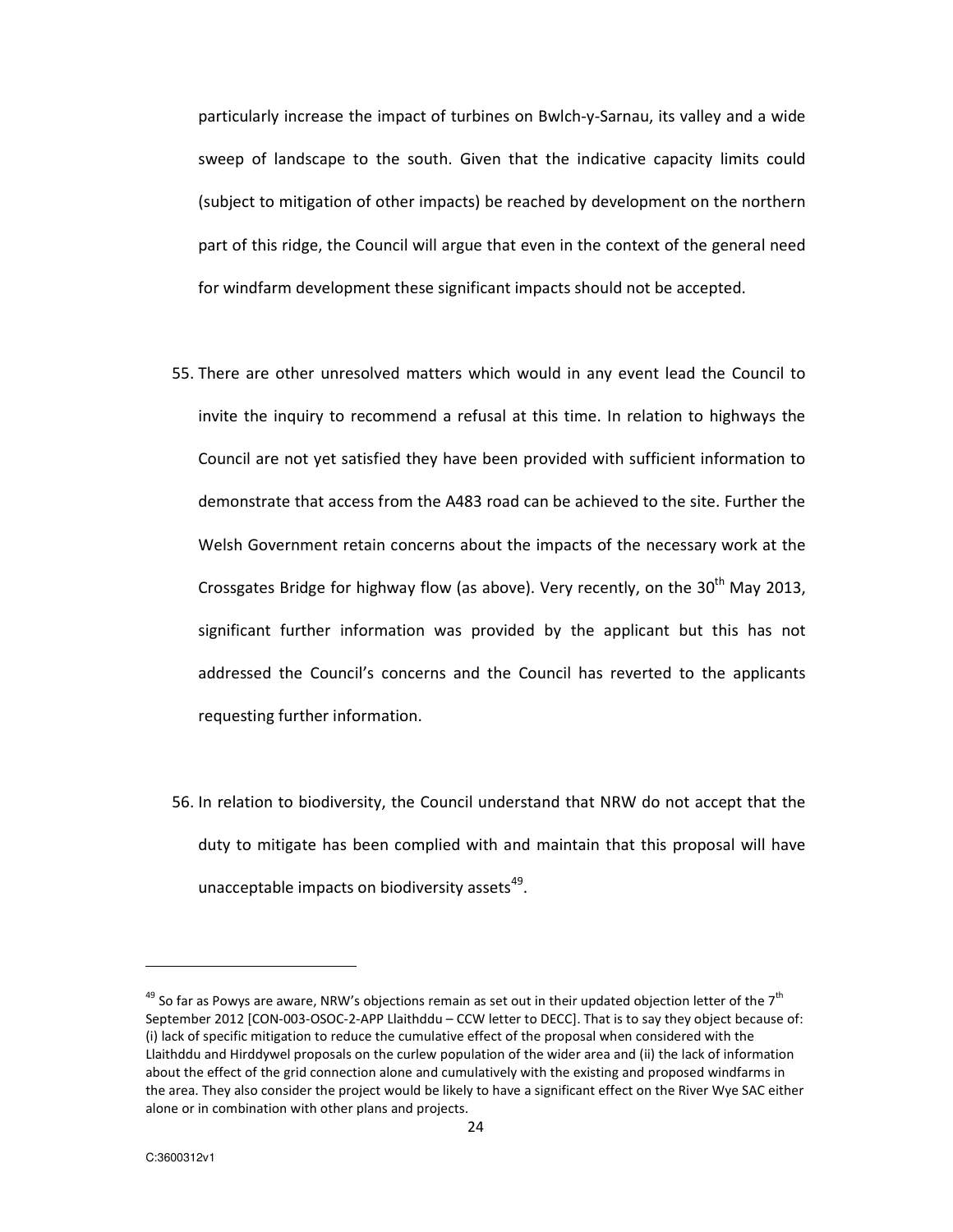- 57. The position in relation to noise and socio-economic impacts has been explained above.
- 58. Finally, the Council are in the process of investigating the position in relation to the grid. As set out above, the Council will invite the Inquiry to consider whether, by rejecting some of the proposals in front of it, the indicative capacity limits can still be met without the need for a seriously damaging form of grid infrastructure and a very significant and welcome contribution to Welsh, British and European renewable energy targets can be made without the spectre of steel lattice pylons traversing the countryside. This position is the same in respect of each of the wind farm developments and will not be repeated in relation to each individual development for the sake of brevity.

# Llanbadarn Fynydd

59. The Council will show that in relation to Llanbadarn Fynydd the landscape and visual impact of the development is unacceptable. There is also the potential for further significant landscape and visual impact in accumulation taking into account the series of other proposals for wind farm development not before this inquiry in this eastern portion of the SSA including Neuadd Goch, Bryngydfa, and Garreg Llywd. In line with the approach set out above the Council have accepted that there will need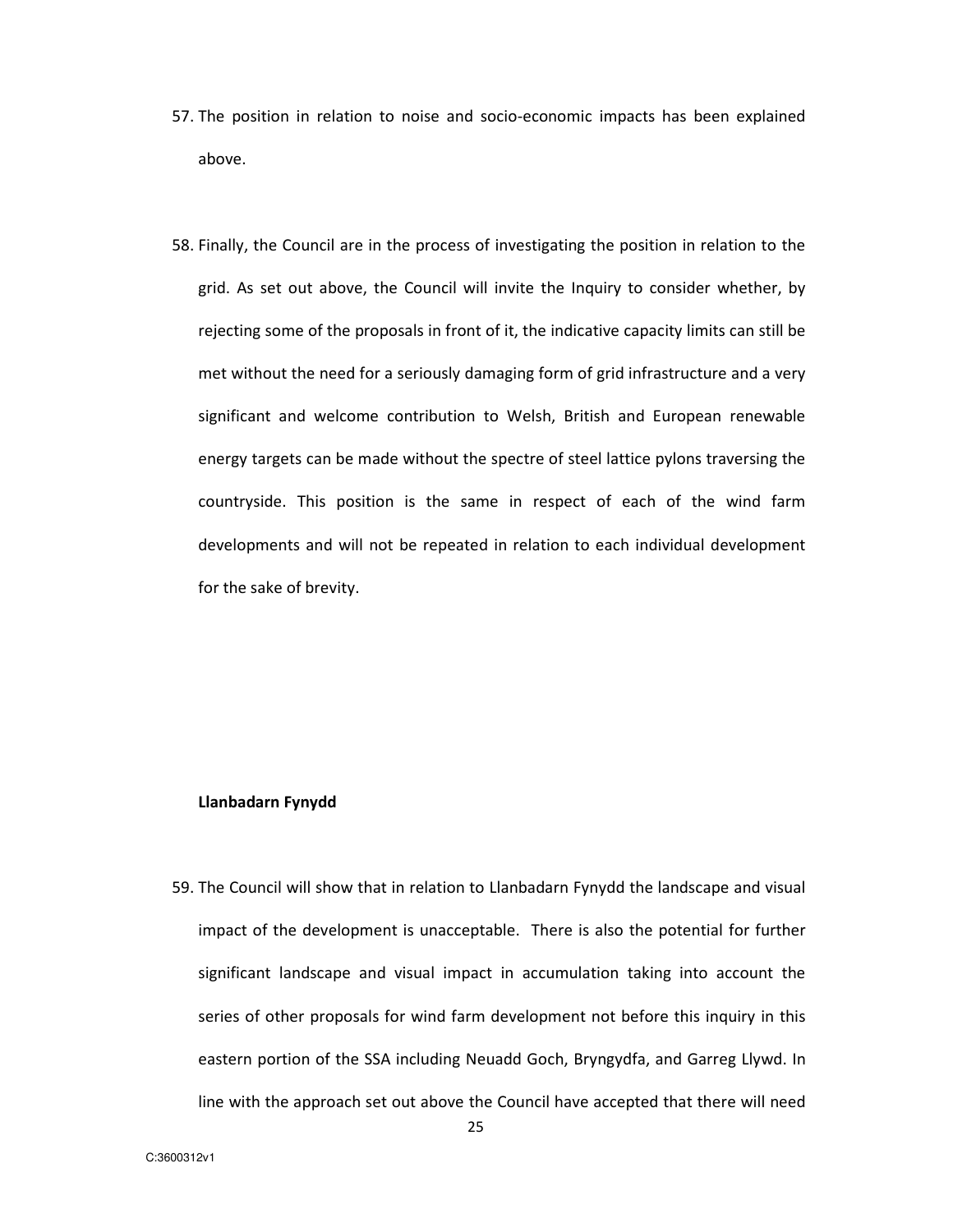to be some wind farm development in SSAC in order to meet the capacity guidelines, but consider that capacity can be achieved (subject to resolution of other issues) on the Llandinam ridge. They also consider that in landscape terms the need identified through the capacity guidelines should be met on the Llandinam ridge in preference to developing to the east of the area. The Llandbadarn Fynydd Site occupies a separate landscape unit which the Council will show is of very considerable value. At present it is a feature of that unit that it is untouched by windfarm development. The Council will argue that in light of the capacity of the Llandinam ridge for development, moving windfarm development to the east will both exceed the indicative capacity limits for SSA C significantly and cause very significant landscape harm. Even taking into account the urgent need for wind farm development that we need to accept by virtue of EN-1, this damage to the landscape area to the east is unacceptable. This is an instance where development throughout the SSA would cause unacceptable landscape harm.

60. In any event the Council consider that the developer has not complied with their duty to mitigate harm in a number of other significant respects, which regardless of the landscape and visual position would cause them to invite a recommendation that the Secretary of State refuse this scheme. In highways terms, there remain significant concerns about the proposed use of the Vastre road as part of the route to access the site. It has not been demonstrated to the satisfaction of the Council that the very significant amounts of work required to the Vastre can be carried out without unacceptable impacts either in highways terms or landscape and visual terms.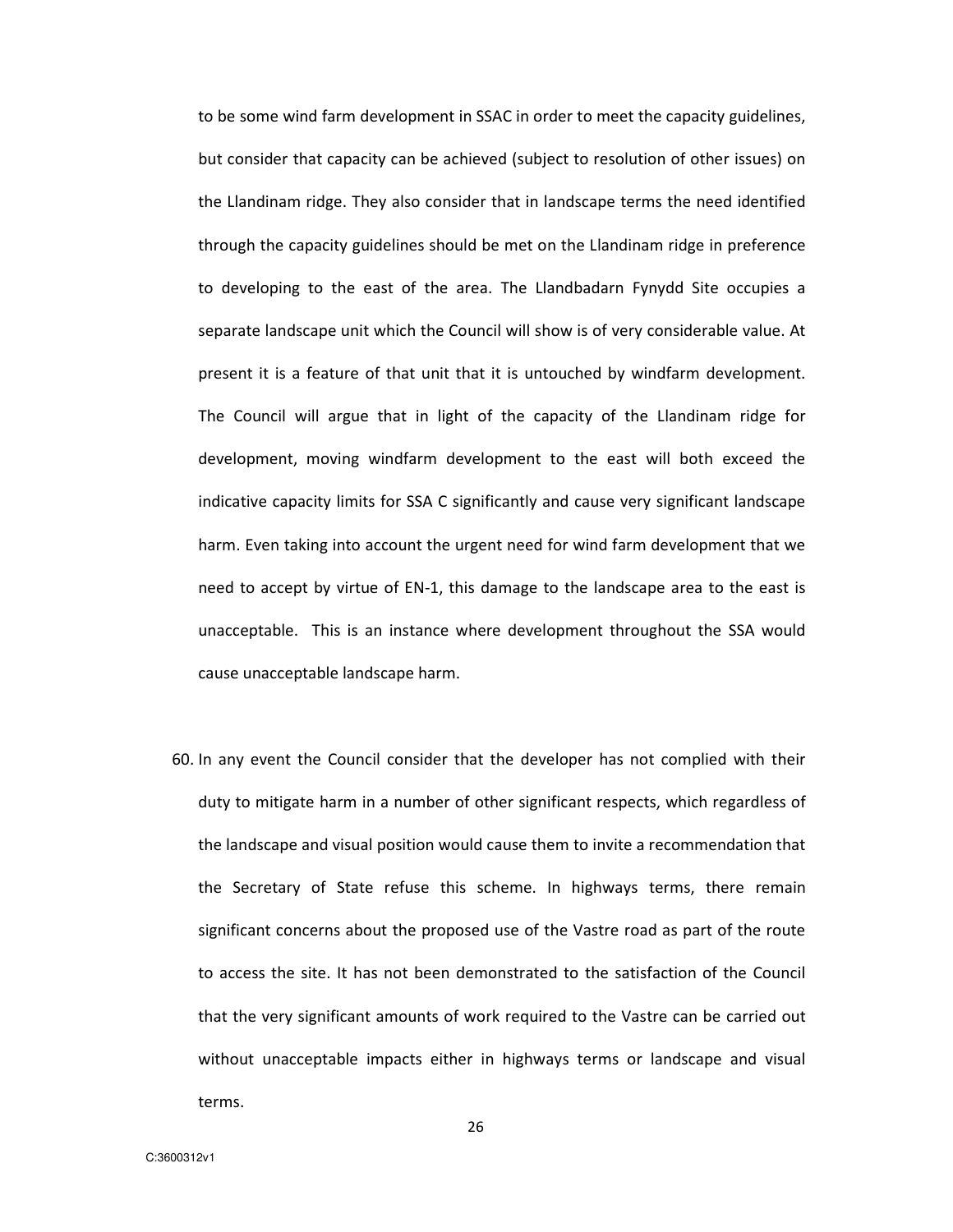61. The position in relation to noise, socio-economic factors and the grid has been set out above.

### SSA B

#### Llanbrynmair

- 62. The position in respect of the two windfarms in SSA B is somewhat less developed because in relation to both Llanbrynmair and Carnedd Wen the Council is still awaiting further SEI which they anticipate will, amongst other matters, seek to demonstrate that the landscape and visual impact of these developments will be acceptable. In the absence of such further SEI the Council do not have a final position in relation to the landscape and visual impacts of these developments. While this is frustrating, it was anticipated by the inquiry timetable that there would be opportunity for further discussions between the parties. The Council will update the inquiry as soon as they are able to on whether they consider that their landscape and visual objections in relation to Llanbrynmair and Carnedd Wen can be considered resolved.
- 63. The Council will also at the same time consider whether the further SEI demonstrates that there will no longer be an unacceptable impact on cultural heritage.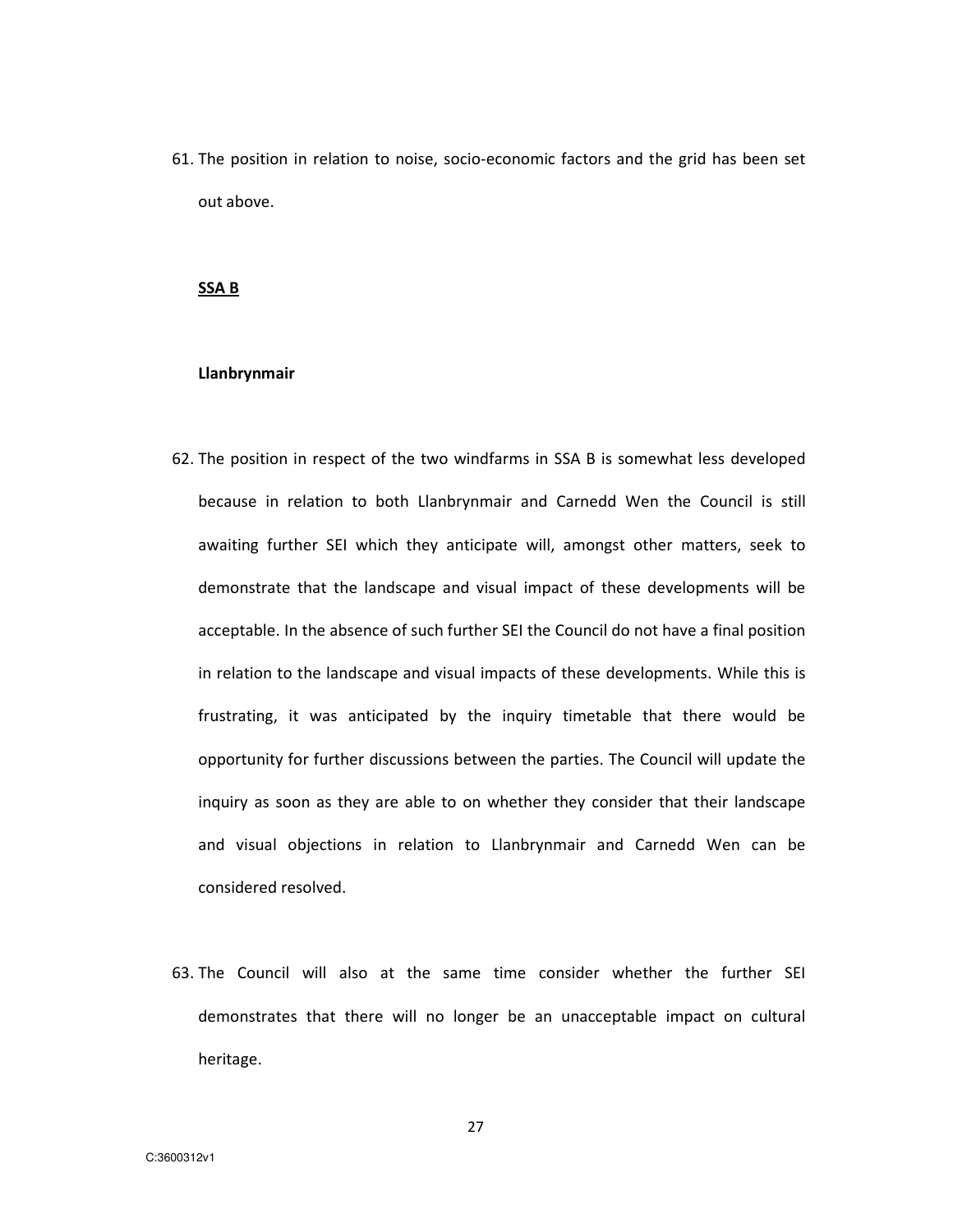- 64. In any event the Council will still be seeking a recommendation for refusal in relation to Llanbrynmair because they consider that the obligation to mitigate harm has clearly not been complied with. The most significant consideration is the highway impacts. Their concern is the decision made by the developer not to seek to share an access route with Carnedd Wen but instead to seek to access the site through the road from Llanerfyl. This is a very narrow attractive road passing through land evaluated as outstanding for scenic quality<sup>50</sup>. The proposals will necessitate the removal of considerable lengths of hedgerow, woodland and trees along the route as well as a new access across farmland and other modifications. These works will have significant highways and landscape and visual impacts. Insisting in utilising this approach is simply not compatible with the developers duties under schedule 9 of the Electricity Act 1989 and given the much more sensible alternative should lead to rejection of this proposal.
- 65. The Council understand that NRW are not yet satisfied that the ecological impacts of this development have been appropriately mitigated<sup>51</sup>. This is another reason why, subject to further developments through the Inquiry, the Council will say that the only proper recommendation is refusal due to lack of mitigation.

<sup>&</sup>lt;sup>50</sup> passing through LANDMAP Area MNTGMVS422 Lanerfyl Mosaic Farmlands evaluated as outstanding for scenic quality and high overall.

 $51$  Powys understand that their objection remains as set out in their updated objection letter dated 12<sup>th</sup> October 2012 [CON-003-OSOC-5-APP Llanbrynmair – CCW letter to DECC], namely an objection based on lack of mitigation to avoid impacts on peat and peatland habitats and breeding curlew and the potential impacts on dormice.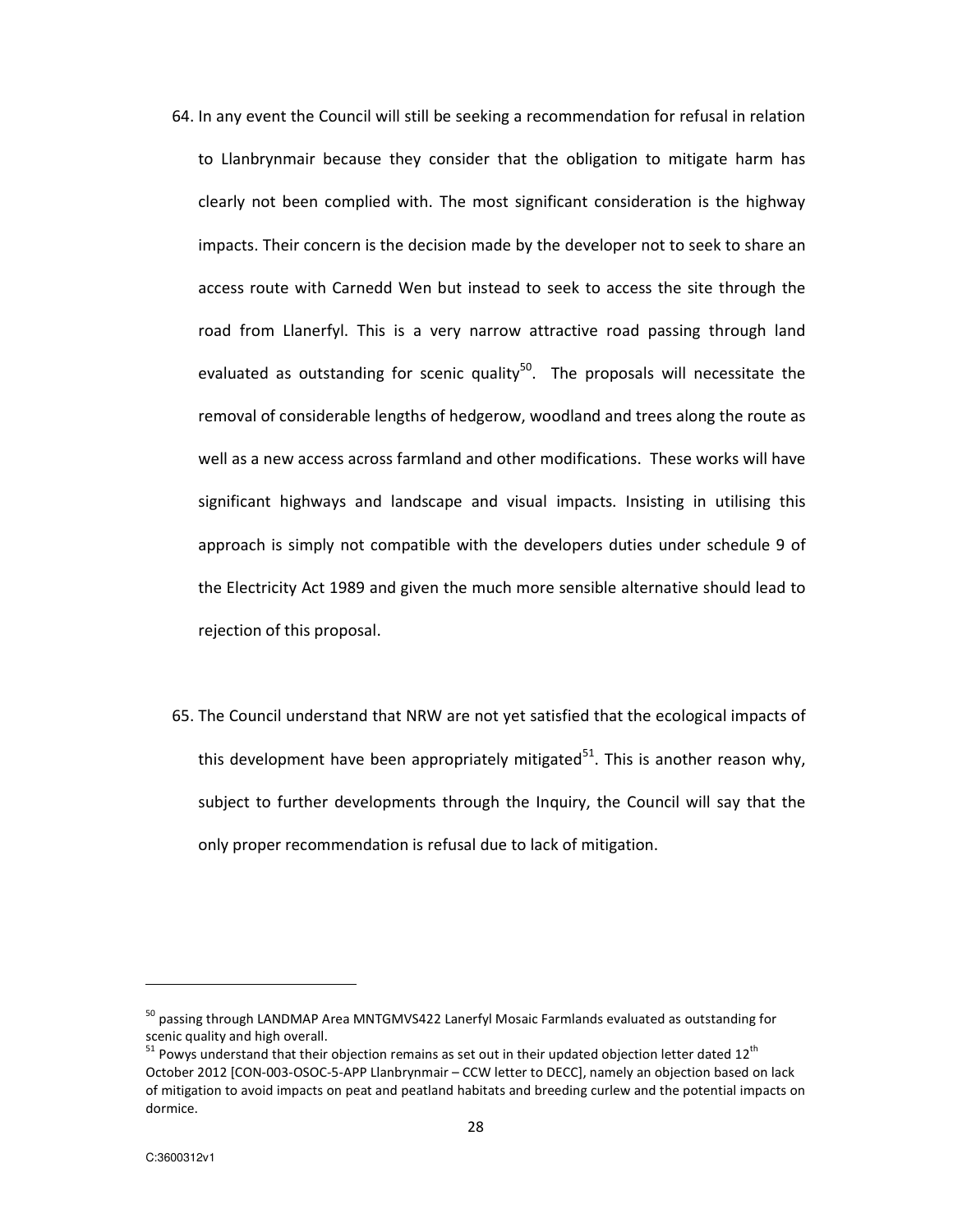66. The position in respect of noise, socio-economic impacts and the grid have been considered above.

### Carnedd Wen

- 67. The landscape impacts of Carnedd Wen have been considered above. The Council cannot at this stage present a firm view on whether the landscape impacts of the scheme have been demonstrated to be acceptable, but hope to be able to do so very shortly and in good time for the opening of the SSA B portion of the inquiry in November.
- 68. The Council are, however, satisfied that through the significant additional work the developer has done they have demonstrated that this development can take place without unacceptable impacts on the highway network (whether that is the trunk road network or the local highway network). There will of course need to be detailed conditions to control this process and a section 106 agreement will be required to ensure compliance with the sTMP, but those will be negotiated through the course of the inquiry.
- 69. The position in respect of ecological matters is somewhat different as the Council understand it has not yet been demonstrated to the satisfaction of NRW that the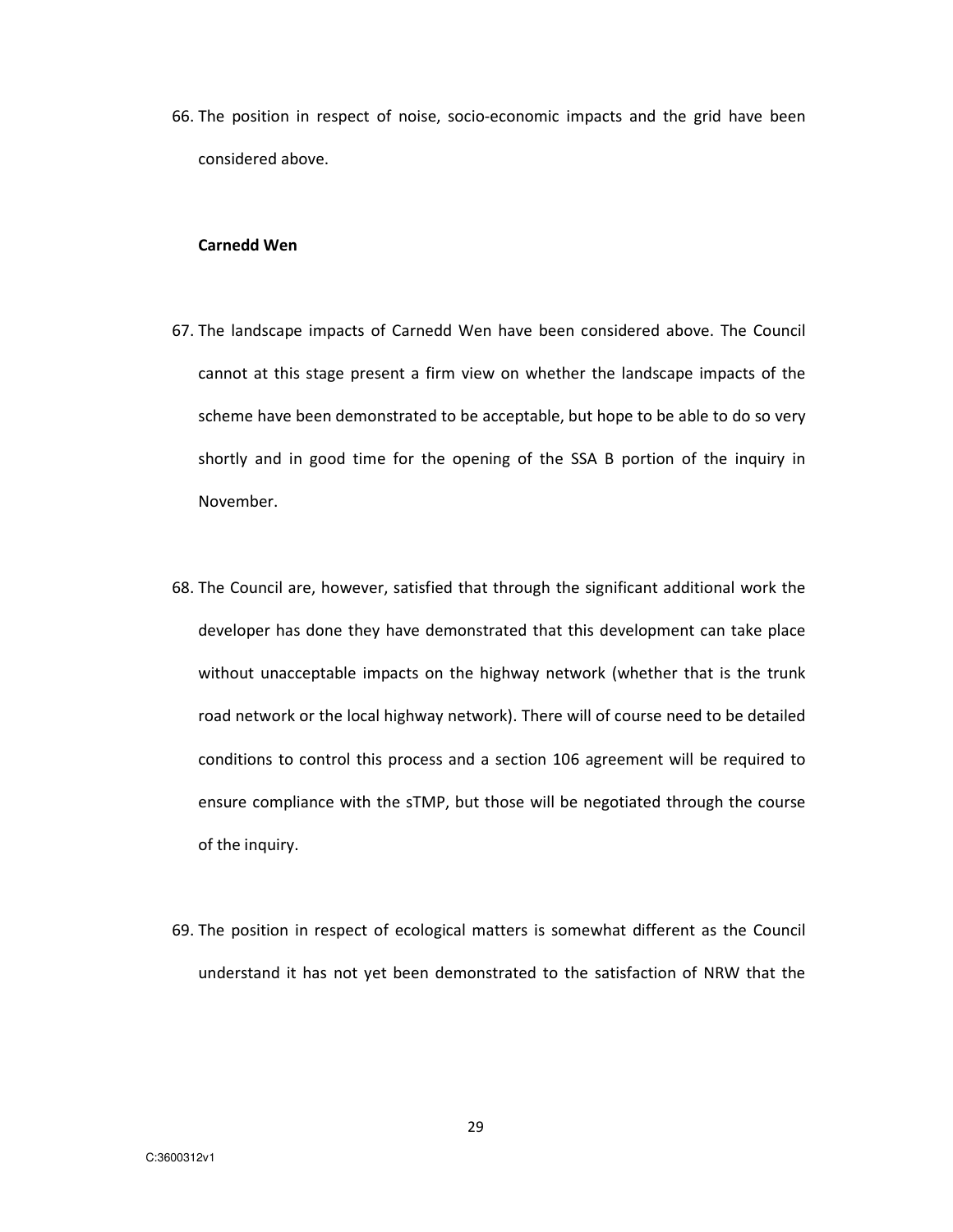developer has complied with their duty of mitigation in this respect<sup>52</sup> and therefore unless this can be resolved the Council will be inviting a recommendation of refusal on this matter.

70. The position in respect of noise, socio-economic impacts and grid is, once again, as explained above.

## Llandinam 132 kV overhead line

71. The Council is in very great difficulty opening their case in respect of this aspect of the inquiry. They are in effect being asked to open a case on a scheme which they understand will be subject to very significant further work, the nature of which the Council do not yet know. The Council has plainly not had the opportunity to consider whether any evolved scheme can resolve their very substantial objections. The best that can be said is that the scheme as originally conceived gave rise to some very substantial objections. The Council considered it would be likely to have an unacceptable landscape and visual impact, and insufficient consideration had been given to the Council's policy of requiring such lines to be undergrounded. They were of the view that the scheme would give rise to unacceptable impacts on cultural heritage and the rights of way network. Relying on their expert advisers NRW the Council considered that that it had not been demonstrated that the impacts on

 $\overline{a}$ 

 $52$  Powys understand that their objection remains as set out in their updated objection letter dated 16<sup>th</sup> February 2012 [CON-003-OSOC-4-APP Carnedd Wen – CCW letter to DECC], namely an objection based on lack of mitigation to avoid impacts on peat on freshwater lakes (although the latter is said to be avoidable by conditions).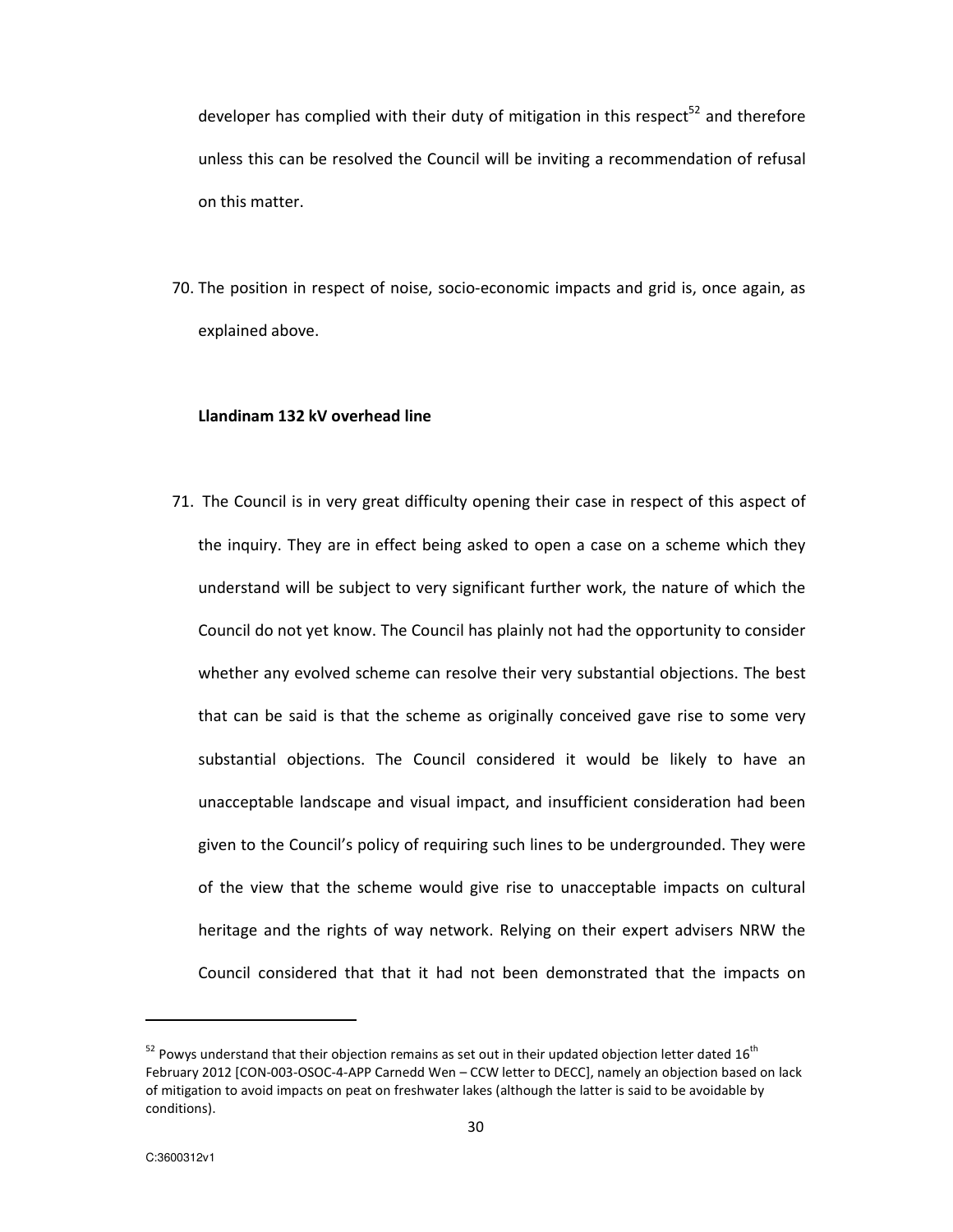ecology could be mitigated. Finally the original submission did not demonstrate that the need for the proposed line outweighed its adverse impacts.

72. The Council will consider closely the substantial further work anticipated and will update the inquiry at the earliest opportunity as to whether any of their outstanding concerns can be considered resolved.

### **CONCLUSION**

- 73. Despite the acknowledged urgent need for wind farm development, there is no public interest justification for allowing the scale of development that is before this inquiry let alone the many other proposals due to be considered in the area.
- 74. There is absolutely no justification for accepting wind farm or grid development that will exceed the environmental capacity of the SSAs, or which has not taken reasonable steps to mitigate the harm it will cause. Such proposals are, in that sense, unsustainable and unacceptable.
- 75. The opportunity for this combined inquiry is to examine in a strategic manner these proposals. When the proposals are considered in that context the only proper response at this stage is a recommendation for rejection of all the proposals before the Inquiry.

Simon Bird Q.C.

Tom Cosgrove